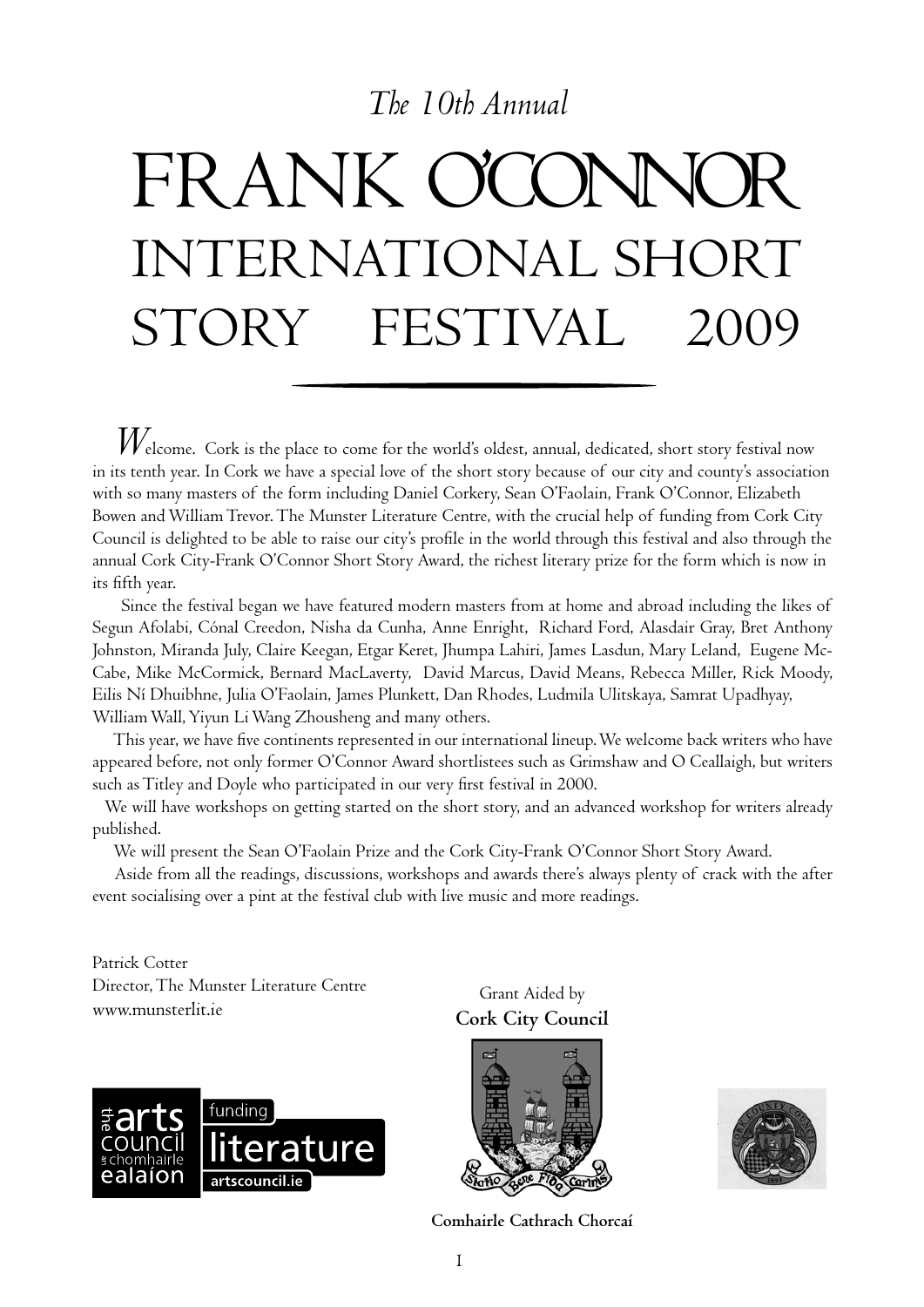# Jon Boilard Reading Saturday 19th September 11pm Workshop Saturday 19th September 10am



I on Boilard was born and raised in Western New<br>England. He has been living and writing in the<br>San Francisco area since 1986. His stories have<br>Jeen published in literary journals in the U.S., Canada, on Boilard was born and raised in Western New England. He has been living and writing in the San Francisco area since 1986. His stories have Europe and Asia. One was nominated for a Pushcart Prize, another won the Sean O'Faolain Award and several others have earned individual small press honors. His stories have been published widely in the United States and in *Southword* and *the Stinging Fly* on this side of the Atlantic. www.jonboilard.com

"Jon Boilard's stories unfold with the narrative restraint and imagistic splendor of poetry. Spare and bittersweet and lovely."

- Wendy Hagenmaier, Editor, *Zoetrope*

"Jon Boilard mixes style and substance perfectly. His crisp, unadorned prose style blends well with his sharp vision of the contemporary world; its streets, its back alleys, its beautifully ugly characters. Plus he laces his writing with humour, making his work human and accessible."

- Matthew Firth, Editor, *Front&Centre*

"Jon Boilard writes with the intensity of Barry Gifford and the heart of Raymond Carver, yet he tells stories that are entirely his own. This is moving and impressive work—as lyrical as it is powerful, as beautiful as it is captivating. I'm an ardent, almost rabid fan."

- Bret Anthony Johnston Author, *Corpus Christi*

*from* Small Deaths

drive drunk and the streets of the Tenderloin<br>District are black as cats. Early bird transvestite<br>hookers wave. The puzzle of unlit alleys smells<br>like ass. The curb rises up and punctures the<br>rusted underbelly of my El Cam District are black as cats. Early bird transvestite hookers wave. The puzzle of unlit alleys smells like ass. The curb rises up and punctures the rusted underbelly of my El Camino. So I park there. Then a yellow cab almost runs me down. Then a bouncer turns me away with the unconditional shove reserved for unwelcome people. Then I make it to the bar in the next place without even catching the name. Maybe on the corner of Leavenworth. I sit on a stool next to a guy who looks like Willie Nelson. He tells me to stop eyeballing him. A shot of Bushmills chases a pint of Guinness chases a Jack & Coke. I say some things and the Mexican prick pouring drinks says he's heard enough out of me. Then I'm outside where the rain is gone but the fog is a familiar old blanket.

Then they buzz me in and look me up and down,  $\perp$  trying to figure out if I'm a cop of some kind. The girl says something to the man in Chinese and he disappears and she says, Okay. She tells me what we can do and how much it will cost. She has a pretty face but teeth like corn nuts.

Her name is Ruby.

Back there, I say.

No no never back there.

Fine.

Okay you pay now.

I give her three twenties. She leaves and comes back with change, takes me to a room.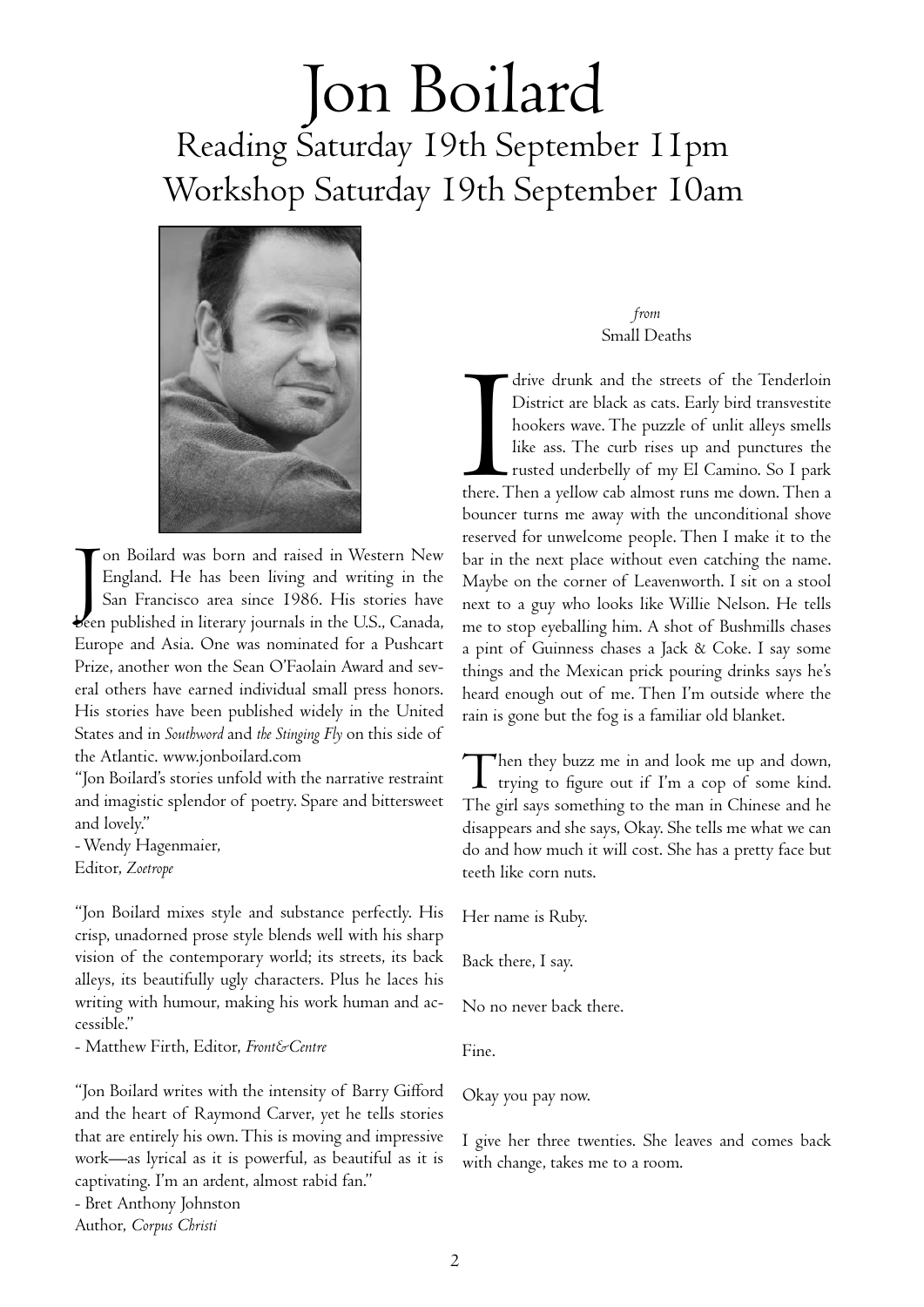# Michael J. Farrell Reading Wednesday 16th September 8pm



Michael J. Farrell was born in 1935<br>and grew up in County Longford<br>his first collection of stories. One reason it has and grew up in County Longford not far from the Shannon. This is taken so long is because he was a priest for some years, during which time he edited the annual literary reviews, *Everyman* and *Aquarius* (he has just edited a book of the highlights from these, *Creative Commotion*, for the Liffey Press). Farrell spent his middle years in the practice of journalism in the USA where he was an editor at the National Catholic Reporter. He also edited and contributed to books, while reviewing others for, among many, the Los Angeles Times. His novel *Papabile* won the Thorpe Menn Award in 1998. Since retiring to East Galway in 2003, his stories have appeared in *Let's Be Alone Together* (The Stinging Fly Press, 2008) and *The Faber Book of Best New Irish Short Stories*, 2006-2007, while another was runnerup for the RTE Francis McManus Award in 2006.

'This is a great collection. The stories surprise, and are full of surprises. They are funny, provocative, clever, charming, and quite brilliantly written.' —**Roddy Doyle**

*from* Life in the Universe

Write what you know, they used to say at the writers' group. But how was a writer to know what he knew? He wrote about the UFO until it became unreal and no longer existed. Mylie told him yarns about a dead hangman between the wars and about the shenanigans of the LDF during the Emergency. He wrote about a local saint who had a stained-glass window in the church in Church Street, until Mylie informed him the saint had been discontinued in a Vatican purge. That's ironic for sure, Clarence mused, but not a bit funny. Each time he ran out of ideas he would hear the drummer boy, pa rum pa pum pum on his drum. It's not memory remembers, he'd then say to himself, it's imagination.

He arose every morning at dawn. He wrote to Brona that getting up was no longer a problem.

He read in a book that what you look at hard enough will look back at you. The more he wrote about Brona, the more she looked back at him. Gradually he brought her to life until she eventually talked to him–she and the babies, whose names were Una and Ebana, were gone a year and more.

3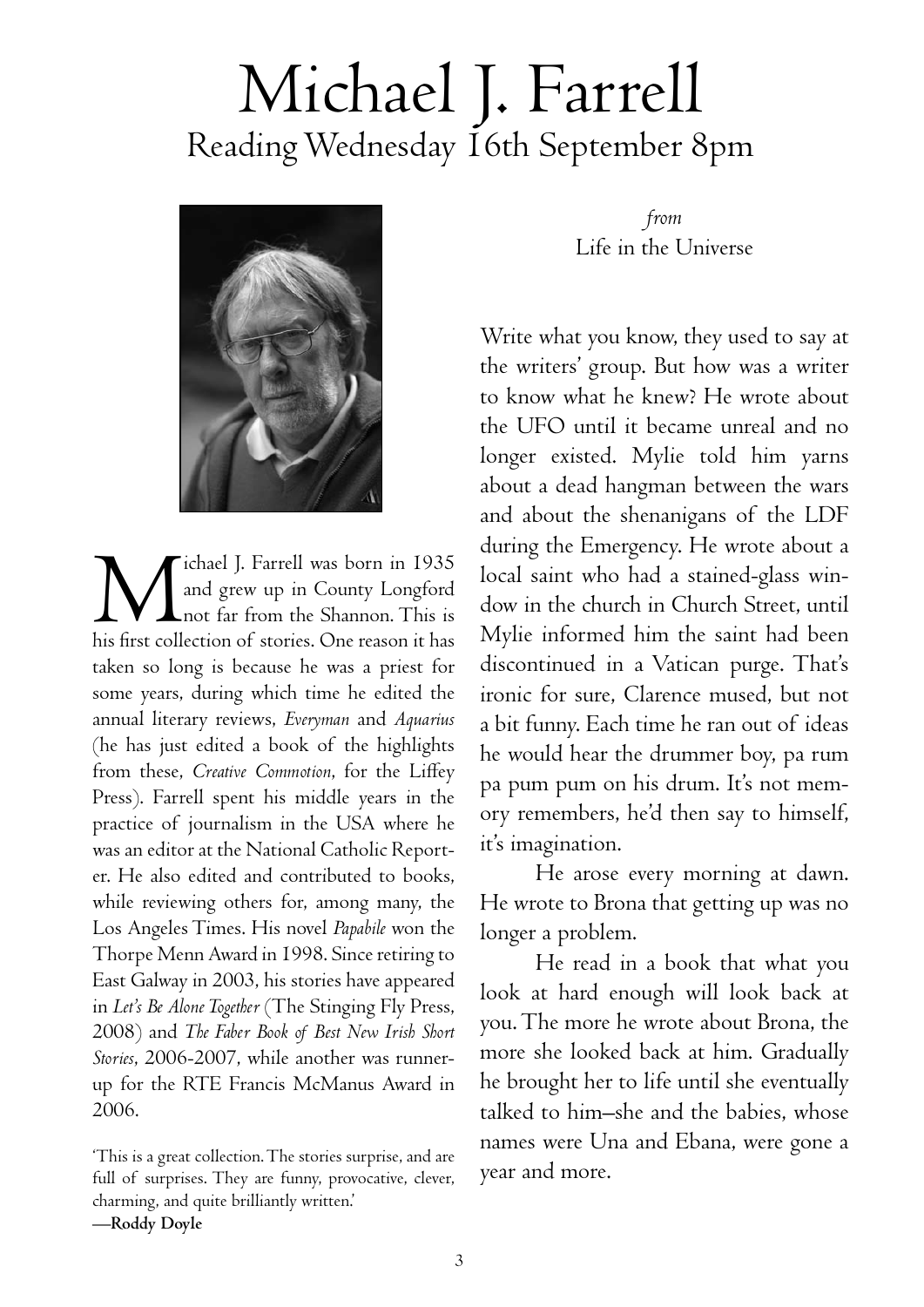# Petina Gappah<br>Shortlisted for the Cork City - Frank O'Connor Award Interview Thursday 17th September 4pm Reading Thursday 17th September 9pm



**Petina Gappah is a Zimbabwean writer with law**<br>degrees from Cambridge, Graz University, and<br>the University of Zimbabwe. Her short fiction<br>and essays have been published in eight countries. She degrees from Cambridge, Graz University, and the University of Zimbabwe. Her short fiction and essays have been published in eight countries. She lives with her son Kush in Geneva, where she works as counsel in an international organisation that provides legal aid on international trade law to developing countries. Her story collection, *An Elegy for Easterly* is published by Faber in April 2009. She is currently completing *The Book of Memory*, her first novel. Both books will also be published in Finland, France, Italy, The Netherlands, Norway and Sweden. www.petinagappah.com

"More and more I have come to admire resilience," begins the epigraph, a poem by Jane Hirshfield. Yet sometimes laughter is the only form of resilience Petina Gappah's characters can manage, and it is the frequent humour in these stories that makes them remarkable, even if their outcomes can be tragic. Often satirical, occasionally lyrical, they are a delight." - *The Observer*

"Though Gappah's characters run the gamut of class from superwealthy to destitute, she is at her best in her depiction of ordinary people, their ambitions and dreams of a better life even as everything around them crumbles. Through humour and compassion, she depicts that most quintessential of African characteristics: the ability to laugh at life, for fear of crying."

- *The Guardian*

*from* An Elegy for Easterly

 In the golden triangle your children speak only English, English sentences that all begin 'Mummy I want…', 'Mummy can you buy me…', 'Mummy where is daddy?' Daddy is often not there, he is out doing the deals and playing the golf that ensures that you continue to live in the golden triangle. You say this to the children, but your son is old enough to know that golf is not played in the pitch blackness of the night. You stop his questions with a shout. He turns and locks himself in his room.

 You breathe out your remorse at yelling at your son but you cannot tell him the truth. That you share your husband with another woman.

 Imbadiki, she is called. That is not her real name; that only means she inhabits the small house while you live in the big one in the heart of the golden triangle. Her name is Sophia. She is twenty-five years younger than your husband. You know this because you had your husband followed. Not that he even tried to hide it. No man can be expected to be faithful, he has said often enough. It is not nature's intention. He said the same thing to you when you met in secret away from the eyes of his first wife.

 And as you gasped beneath him, above him and beside him, as he put his hands on your haunches and drew you to him, you agreed, no man could be expected to be faithful, yes, you said, oh yes, you said, just like that, you said, right there. You are fifteen years younger than he is, and your wife before you was five years younger than he was. You go to the gym, where you have a girl who plucks the hair out of your eyebrows, and the hair from under your harms, and the hair from your pubis. You pay someone to scrub your feet and to pummel you with hot stones.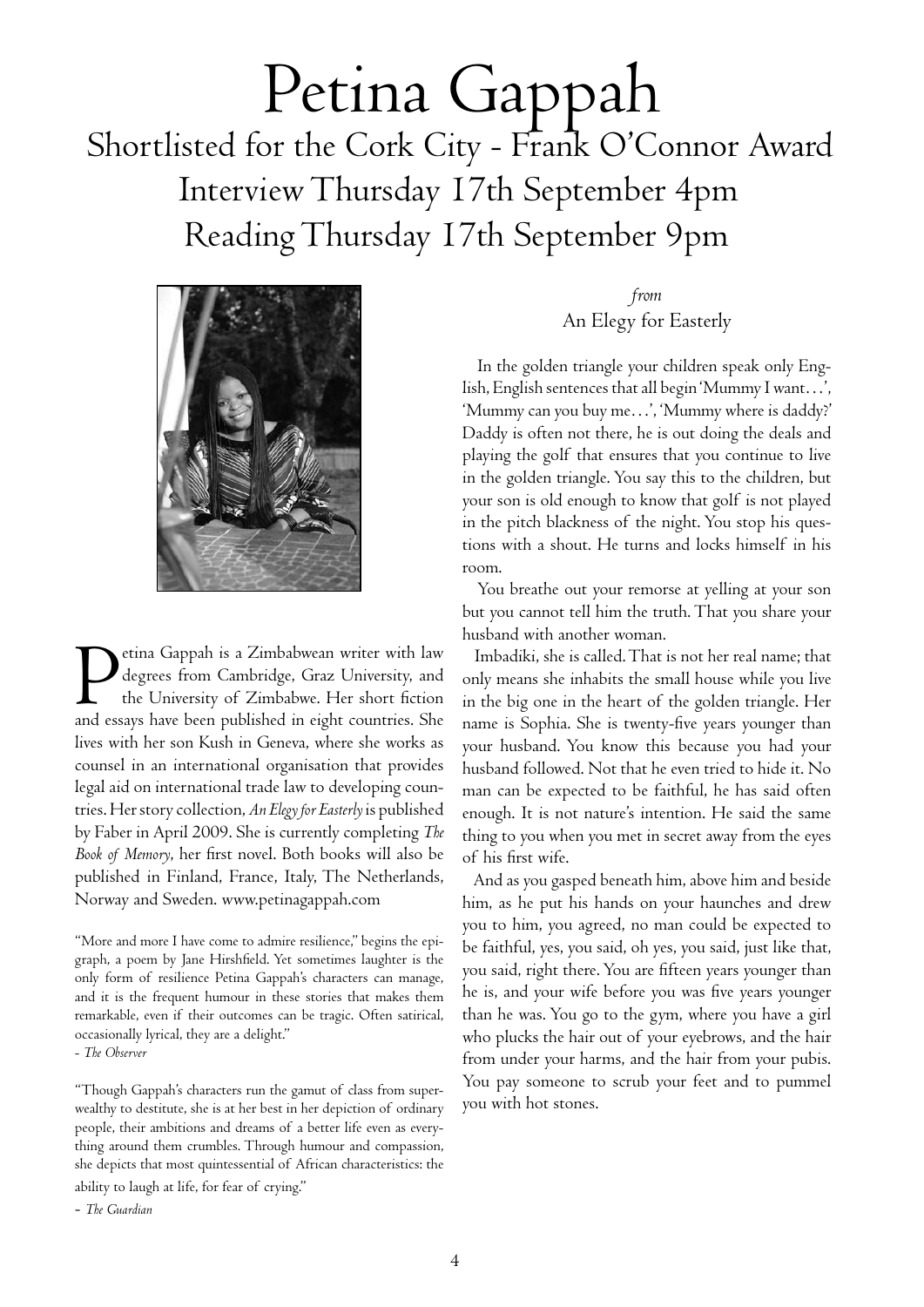#### Extract from interview on:

http://www.african-writing.com/seven/petinagappah.htm

 AW: Thinking back now, was there a moment in the middle of a certain writing when you knew you were a writer? What was that story in which you found your voice as it were?

PG: I would say that moment came in March 2007, at the Caine Prize workshop at Crater Lake. I was working on a story, An Elegy for Easterly, that I knew broke every rule about point of view and the short story, etc, but I also knew that I would have to write it that way, or not at all. I imagined the story as a film where the camera jerked and moved and shifted the viewer's perspective in startling ways. I was not at all sure that it would work, but I just knew that I had to write it that way. When my turn came to read to the others, I read a passage, written in the third person plural, that I had been particularly nervous about. There was this moment after I finished, where time sort of stopped, and in that moment was this stunned silence before anyone said anything, and in that moment, I knew that my instincts had been right. That moment after my reading, was the beginning of self-belief.

AW: Do you find yourself drawn to certain subject matters and territories? Zimbabwe and political ineptitude for instance? The Martha Mupengos [An Elegy for Easterly] of the world? If we define 'vision' in these narrow terms, could you plead guilty to having it? How would you define the territory of your current engagement and passions?

PG: I have been writing about Zimbabwe and Zimbabweans because it is the subject closest to me at the moment, I have been moving between rage and helplessness as I have watched my country implode. My stories were my small way of saying something that was important to me about Zimbabwe. The novel I am currently writing is also set in Zimbabwe, but the Zimbabwe of the recent past, while my next novel takes in the relationship of Africa with the world. I can't say more, or else I will jinx it. I am also planning a series of stories set in Geneva. I don't know that there is any broad thing or theme linking all these written and unwritten works. Paul Auster, one of my favourite writers, grapples with questions of identity through characters who are usually adrift in their societies - outsiders looking in.

I am not sure that any of my characters have such a common bond as yet. If there is one question I try to deal with in my writing, it would be the same question I grapple with in my life, namely, how to deal with loneliness, which is the essence of being human, loneliness which leads to a need to be rooted, and that yearning for rootedness that sometimes leads to the most sublime life-altering moments - having a baby, falling in love; or to the most catastrophic results - love affairs that end horribly, friendships that harden into enmity, family relationships that become ugly and twisted. Since you are so insistent that I find a broader vision, let me put it as broadly as this: I am trying to make sense of what it means to be us, what it means to be - as Ian McEwan said in a recent interview, "untrustworthy, venal, sweet, lovely humans".

AW: Are you a natural humorist? Is the process of writing humorously felicity or grief for you? Do the words come out with the right sauce of humour? Or do you have to agonize over your pages to ensure that your readers can fly through them?

PG: I think the world is pretty funny, so it takes no effort for me to write things that I think will make people laugh. My favourite story, The Mupandawana Dancing Champion, won a Zimbabwean award for comic-writing, and I must say that achievement will probably mean more to me than any other. If I truly had the courage of my convictions, I would be a full-blown comic novelist. Actually, make that a stand-up comedian. But the thing about comedy is that it is so individual, it is almost impossible to find a formula that can make everyone laugh. I recognise my limitations as a humorist: all I can do, in a story like The Mupandawana Dancing Champion, is write what I think is funny, and if others respond, that is brilliant. Clearly, it would be foolish to expect that everyone laugh, it is simply not possible. I had a gotcha! moment when I did a recording at the Guardian in mid-January. I read The Mupandawana Dancing Champion for their podcast series, and as I was reading, I could hear the sound engineer chuckling in the background. It was a wonderful feeling.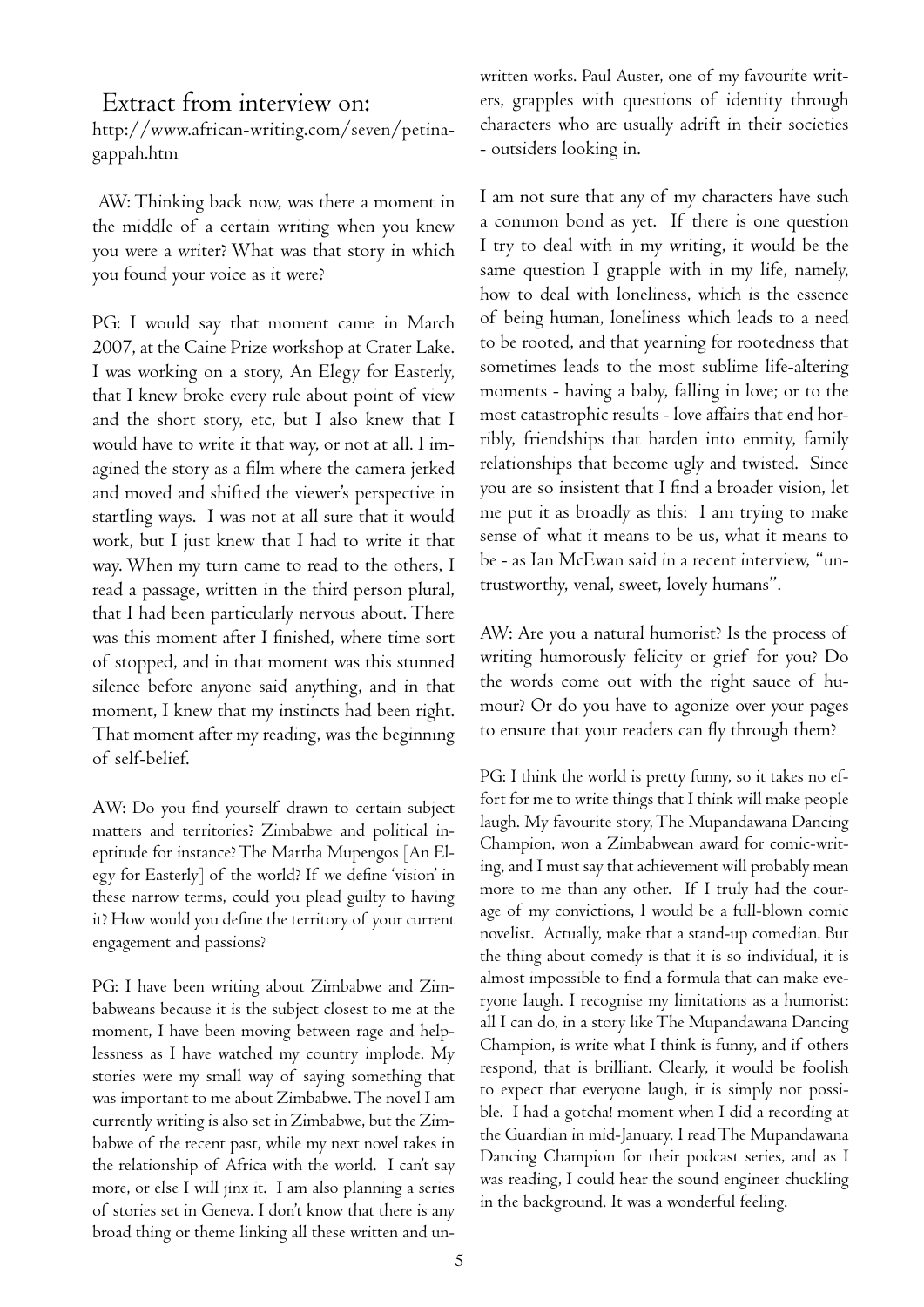# Charlotte Grimshaw Shortlisted for the Cork City - Frank O'Connor Award Reading Friday 18th September 9pm



Tharlotte Grimshaw is a fiction writer. Her first novel was described as 'New Zealand noir,' and her later books continue to draw from a range of genres and dramatic situations. Grimshaw has contributed short fiction to anthologies, was awarded the 2006 Bank of New Zealand Katherine Mansfield Award, and published her first short story collection in 2007. Titled *Opportunity,* this collection was short-listed for the world's richest short fiction prize, the Cork City - Frank O'Connor Short Story Award. She is short-listed again this year for her collection *Singularity.*

"atmospheric, intelligent, and seductively strange... leads you into a slow-burning nightmare." - Sarah Dunant

Charlotte Grimshaw's *Opportunity* is one of the most gripping books of short stories I've ever read…Grimshaw's imagination and vision is astonishing. Her prose is spare and amazingly expressive. *Opportunity* is a book to read compulsively and re-read for its subtlety, penetration and sheer brilliance. Writers' Radio, Radio Adelaide

A writer with impressive command of style and subject…Do take the opportunity to read *Opportunity*. It's riddling and rewarding. Appreciate its skill. Acknowledge its depth. *The New Zealand Herald*

#### *from*

#### Singularity

Karen slept restlessly beside him. He was hot and uncomfortable, scratchy with sunburn and dry–mouthed from the wine. He dozed. Everything was out of alignment, jagged, spoiled. Something was breaking up inside him. He had lost faith or conviction; a force had been unleashed that would break up everything they had. Karen believed passionately in the family. She thought everything was fine; she couldn't see it coming, but it was coming, whatever it was. The falling apart, the breaking down. The fearful, disjointed thoughts ran through his head until he slept.

He woke later and heard the gate creak open next door. He went through to the connecting room and found Elke in her togs, about to get into the pool. She looked up at him with a blank, hard stare, as though they had discussed this already and agreed. He couldn't be bothered speaking.

She slid into the water, and he followed her, swimming in his boxer shorts. They swam without talking, in the cool silence. The spiky plants hung over the water, making shadows like spears. There were strong scents of tropical flowers and damp earth. The water danced and shimmered in the dim lights from the hotel corridor. The cool streams swirled around his body. He thought of all the night hours he'd spent with the strange little girl; her silence that seemed to hold in it understanding, her self-contained, unchildlike ways.

She swam close and put her hands on his shoulders. She moved her thighs slowly. He felt her breath on his face. He closed his eyes and they floated in the silence. He lifted up her hard little body and set her down with a bump on the edge of the pool. He got out and pushed her ahead of him into the room. He put a towel on her and dried her off, then turned away while she put her pyjamas on. He tucked her into bed.

> 'Don't tell Karen we did this.' She looked up at him.

'I mean…' He sighed and rubbed his hands over his face. The water was cold on his shoulders, trickling down his back. He was suddenly chilled. 'Don't tell Karen I let you swim in the pool.'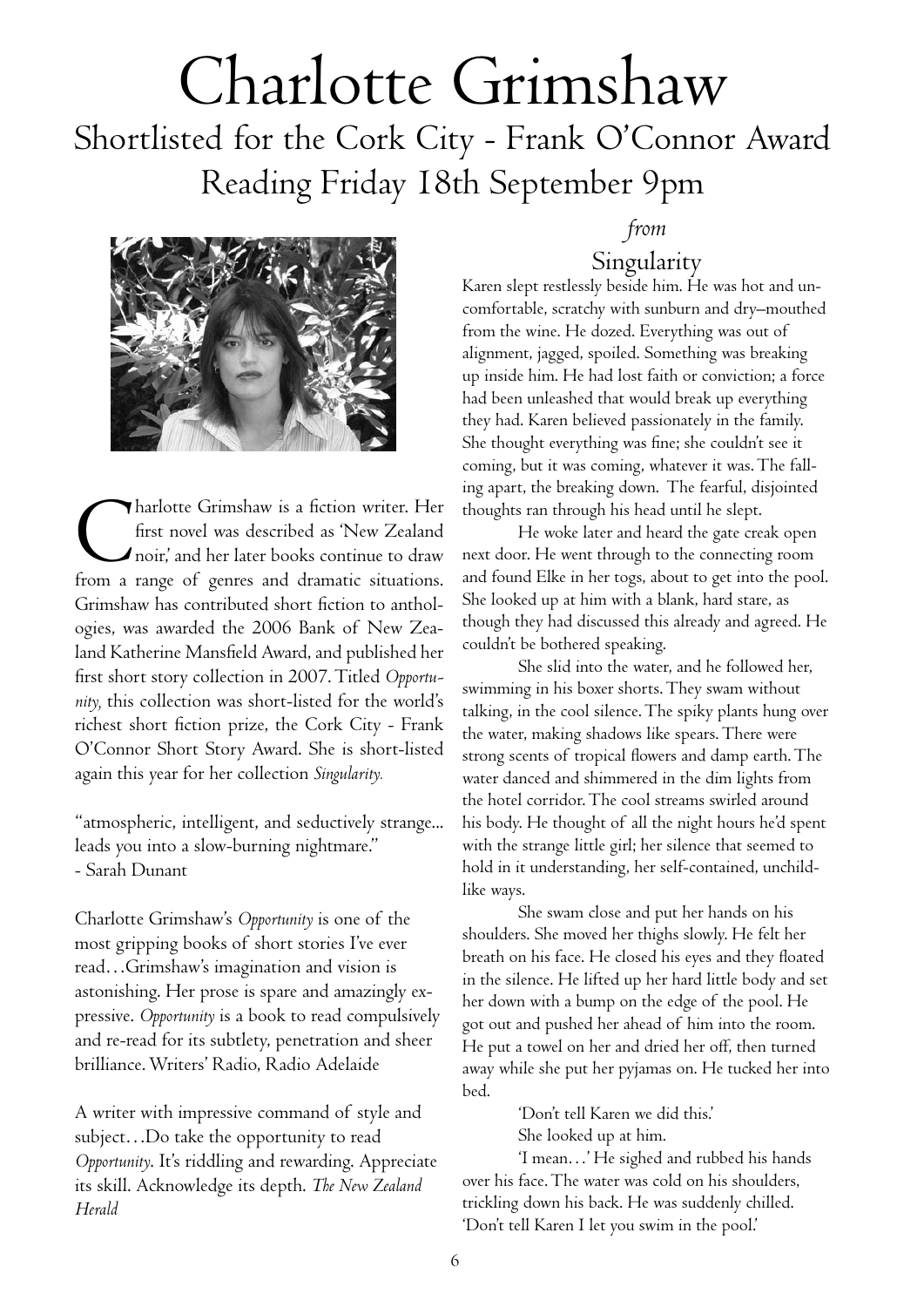first published in the New Zealand Listener November 2007

*Cork diary September 18-19*

I set off from Auckland on flights paid for by the The Munster Literature Centre: Sydney-Bangkok-London, no stopover. On to Cork the next day. Flying non-stop you enter that zone outside time: a kind of trance sets in.

My sister, who lives in Queen's Park, picks me up at Heathrow. Outside, familiar grey, dreamy English light. London full of green leaves, autumn not set in yet.

My sister has house guests. She tells me she thinks one of them is going insane. In the night I wake up: jet lag. I decide to take a sleeping pill. After taking it I hear rustling outside my door. I remember the insane person. But I've taken a pill. How will I fight him off ? This is alarming, also hilarious. It strikes me that in every situation I have two reactions, one "pure", the other detached, standing aside, often laughing – this detached part is the source of writing.

Everything goes black.

#### *September 20*

Ireland is said to be awash with euros. The Aer Lingus plane is certainly the newest and flashest I've been on in hours. The Irish air hostesses both look like my beloved sister. I've never been to Ireland before, but, genetically speaking, I am on my way home.

Cork is small and pretty, built along the banks of the River Lee. A city with a strong literary tradition – its founding by St Finbarre was an offshoot of monasticism, Ireland's first literary culture. Cork was the home of Elizabethan poet Edmund Spenser. From *The Faerie Queene: The spreading Lee, that like an island fayre, Encloseth Cork with its divided flood.*

Frank O'Connor was born in Cork in 1903. His large body of work includes novels, literary criticism and biography, but he's best known for his short stories. The Frank O'Connor International Short Story Award, for which my collection, *Opportunity,* has been shortlisted, is the richest prize for a collection in the world, with an award of 35,000 euros. There are five other finalists: Miranda July and Manuel Munoz, from the US; Olaf Olafsson of Iceland; Simon Robson from the UK; and Etgar Keret of Israel.

Checked into the Hotel Metropole: old and grand, with a view over the rooftops. At 8.00pm, on the way to the Triskel Arts Centre for my reading, I noted that there was no one about. "Don't worry," I was told, "we're on Irish time." Sure enough, the place was full in the end. Local custom dictates that everything runs 20 minutes late. Already I was warming to the gentlemanly pace of the Irish, their spontaneity and humour, their seriousness about the arts.

The reading over, we repaired to the Metropole, a bar where I was to spend each evening with Patrick Cotter, a poet and head of the Munster Literature Centre; Kevin Barry, a Dublin writer; and Gerry Murphy, a Cork poet, along with the shortlisted writers, and many others. There was talk about the fact that Alice Munro and David Malouf, who had been on the long list, were not on the shortlist. Patrick Cotter was at pains to say that the prize was for an individual collection, not a body of work. As a fan of Alice Munro, I had wanted her to be on the short list so that I could meet her.

#### September 21

A power failure at the Arts Centre. Manuel Muñoz was obliged to read in an alleyway. We sat in a long line of chairs, as if on a bus. His reading was excellent; afterwards he spoke about his childhood as the son of impoverished Californian fruit pickers. He had been a cherished youngest child, sweetly naive. At a university enrolment fair, he approached the Harvard stand, expecting no obstacle. Asked what school he'd been to, he was firmly directed elsewhere. But the woman at the Columbia stand overheard him being sent packing and said, "I'll get you a Columbia application, and a Harvard one too."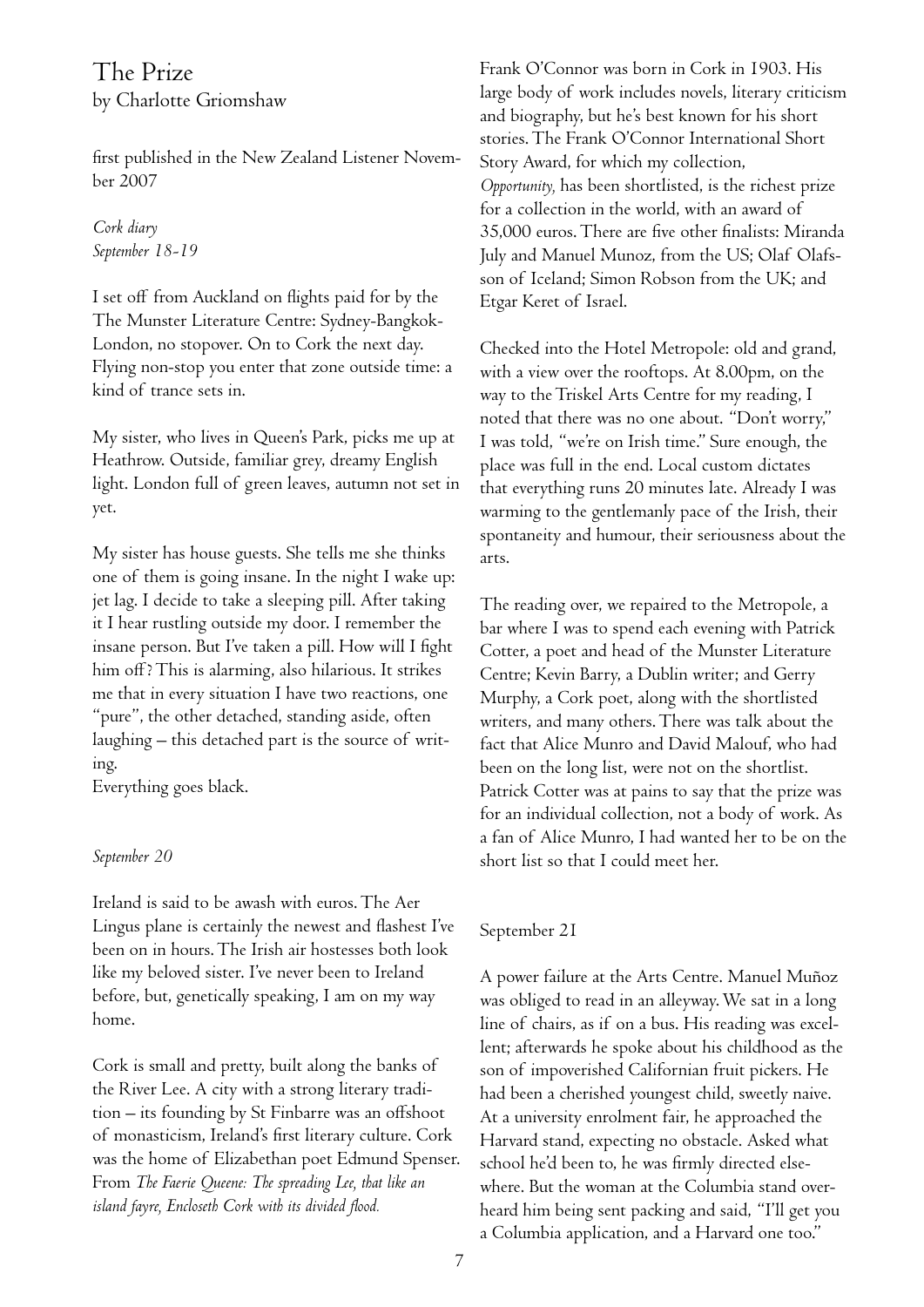He graduated from Harvard. A clever, charming person and a serious writer, I thought. He is gay. His parents can't read his writing in English. As a child, he told me later, he worked laying out grapes for drying into raisins. "Sun-Maid," I said, remembering my school lunches. "That's right," he said. "I lived by the Sun-Maid plant." Years ago, little Manuel Muñoz laboured under the Californian sun, making my play-lunch snacks.

More drinks. Gerry Murphy, the poet, is the most sharp and entertaining company. Once he had a stalker, he tells me, who followed him about quoting his poems. He tells me stories about a trip some Irish poets made to India (this becomes known as "the Bombay Débacle".) A glitch meant he had to share a bed with Patrick Cotter. Patrick's iPod made little chinging sounds all through the night. When Patrick woke up screaming, Gerry leapt from the bed shouting, "I've done nothing!"

At 8.30pm, Miranda July reads with Etgar Keret. July's performance is fey, all "atmosphere". Keret reads a child's-eye story about a piggy bank. Possibly because of jet-lag, neither has the clarity of Muñoz. "None of what I write is conscious," Keret says. July firmly agrees with this. I find this a puzzling notion. Beside me, Gerry Murphy seems to radiate mirth. Dangerous company, the Irish. I am spending a lot of time laughing.

Patrick Cotter warns us that Eileen Battersby will be writing in the *Irish Times* the next day about the Frank O'Connor shortlist. She is famously literary, savage and critical. Prepare to die, Patrick says.

#### *September 22*

In Cork they paint their houses vibrant colours. It's picturesque up the back of the town, with the narrow, colourful streets and stone walls. I explored, avoiding the *Irish Times*. In the end I didn't need to: everyone on the shortlist got a right kicking except for me and the Icelander: "None is inspiring except Grimshaw and Olafsson."

Olafsson read that evening, a spare, wintry Scandinavian tale. Then Simon Robson: a very British story about school and a disabled boy. Later, two of the awards judges: American Rick Moody, whose story

about dementia had every sentence beginning with "She forgot …" (This kept him going for a long time; you can imagine how many things a dementia patient forgets); and another judge, Segun Afolabi, read a striking, grim tale.

Afterwards Afolabi approached me and said intensely, "I wanted to tell you how much I loved your stories. I wanted to make sure I told you this." And so I learned that I hadn't won. Because, I immediately reasoned, he wouldn't have needed to tell me this if I'd got the prize.

#### *September 23*

So, although it was a large and overwhelming occasion, I didn't actually feel suspense. Before it, I amused myself by telling Afolabi that he'd spilled the beans. He looked disconcerted. The Lord Mayor of Cork spoke. Images of the writers were projected, one by one, onto a vast screen, reading from their collection. There was a brilliant short film of O'Connor's The Drunkard. And then the prize was announced. Since I was out, I was hoping for Muñoz, but the winner was Miranda July.

Then back to the bar, and a last night. July  $-$  a size zero, Joan Didion-style character – refused champagne and even fizzy water (too exciting for her system) and celebrated with still water.

Finally, late, fond farewells. Everything had been generously laid on. We'd been given a grand time. And as for the other shortlisted writers: being thrown together in that way was fascinating. Perhaps it was a version of Stockholm Syndrome, but I'd ended up liking them very much.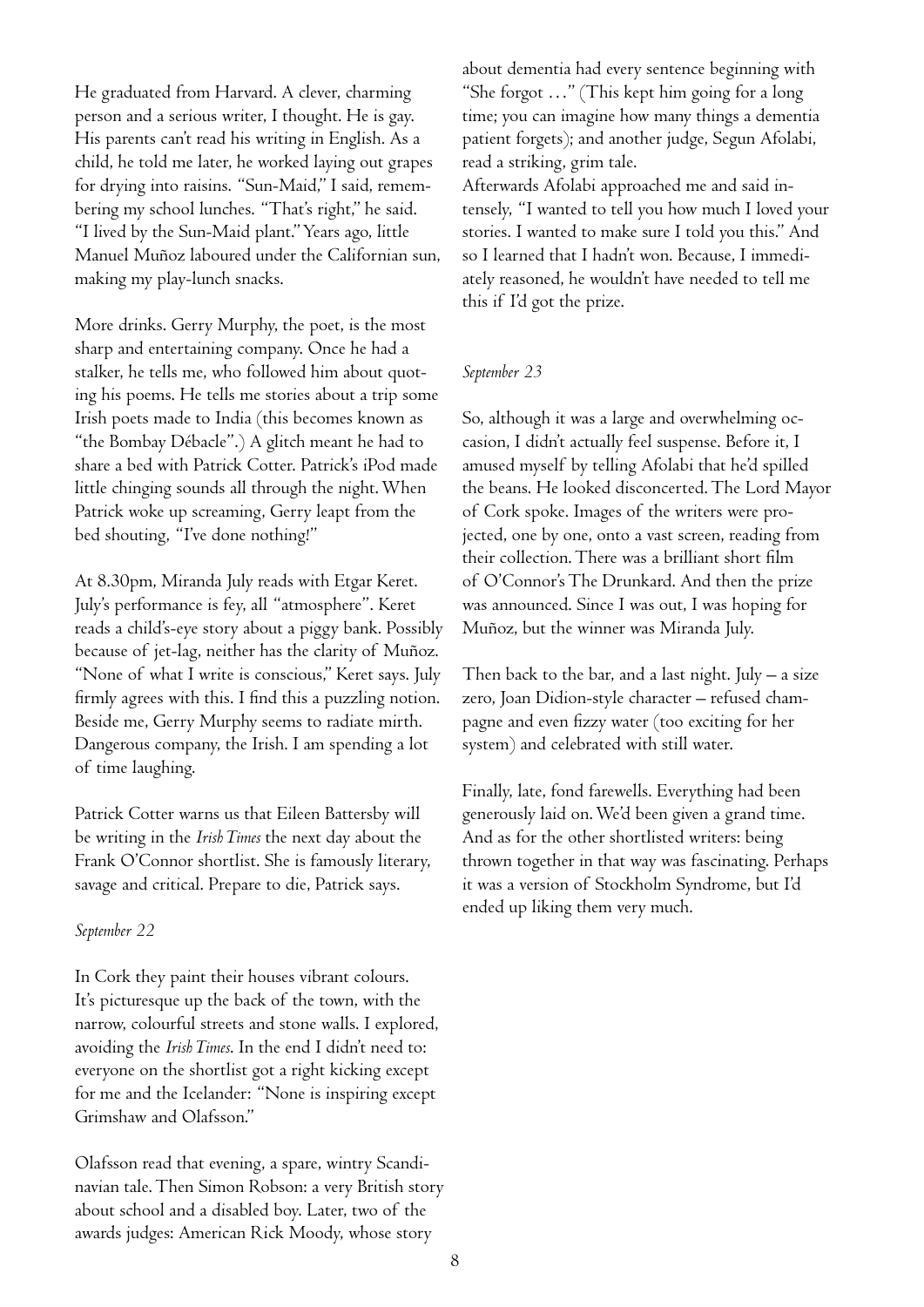# Jack Harte Reading Thursday 17th September 7pm



 $J_{\text{000}}$ ack Harte was born in Co Sligo and lives in Dublin. Most recent of his three story collections is *From Under Gogol's Nose* (2004), which also appeared in Russian, Hindi, and Bulgarian. His novel, *In the Wake of the Bagger*, was selected for Des Kenny's guidebook, *101 Irish Books you Must Read*. He is chairperson of the Irish Writers' Centre.

"Harte is a genuine master, moving from tales that recall Aesop and La Fontaine to the Latin American surrealists. ..(He)demonstrates how the story may reach into the deepest fortresses of the human soul. Here is an Ancient Mariner taking the reader by the ear and leading him into strange territories where he suddenly recognises himself and is astounded. We are all called to be witnesses – to love, pain, the horrors of war, the failure of the imagination." - *The Irish Independent*

*from* From Under Gogol's Nose

I had an affair many years ago with a girl called Deirdre. It was one of those sultry affairs, passionate but full of unease and uncertainty. One evening I was waiting for Deirdre in a coffee shop on the North Circular Road just a few streets from the Psychiatric Hospital where she worked. It was the same place in which we usually met. In fact our evenings together were entirely predictable, in an unpredictable sort of way; it was as if we were acting out a drama for which the scenario had been written already, yet each performance, being live, generated its own tensions and its own suspense – hence that feeling of uncertainty I mentioned. As a man of the world, you will understand exactly what I mean. You too have often been racked by the same dilemma: Will she? Won't she? At my place? At hers? In the end she always did, but not until I was stretched to a fibre with expectancy. And yet she wasn't the tantalising type, definitely not that type. I think her uncertainty may have been the result of an inward struggle against the voluptuousness of her own nature. The struggle was pointless, as she always came to realise, eventually, thankfully.

But his particular evening was to be different, very different. I waited for her in that deserted café, sitting among formica tables under garish Italian tourist-posters, breathing-in the steamy odour of pasta, planning my seduction strategy, indulging in lustful thoughts.

When she arrived I was immediately struck by the seriousness of her expression: her face was slightly drawn, her eyes meditative. It was disconcerting. Her habitual mood was one of gaiety and joy; she was almost profligate in the diffusion of her emotional warmth. Furthermore, her mood was buoyant; never before had I seen that bright face of hers totally submerged in the gloom of the moment. What could be the matter?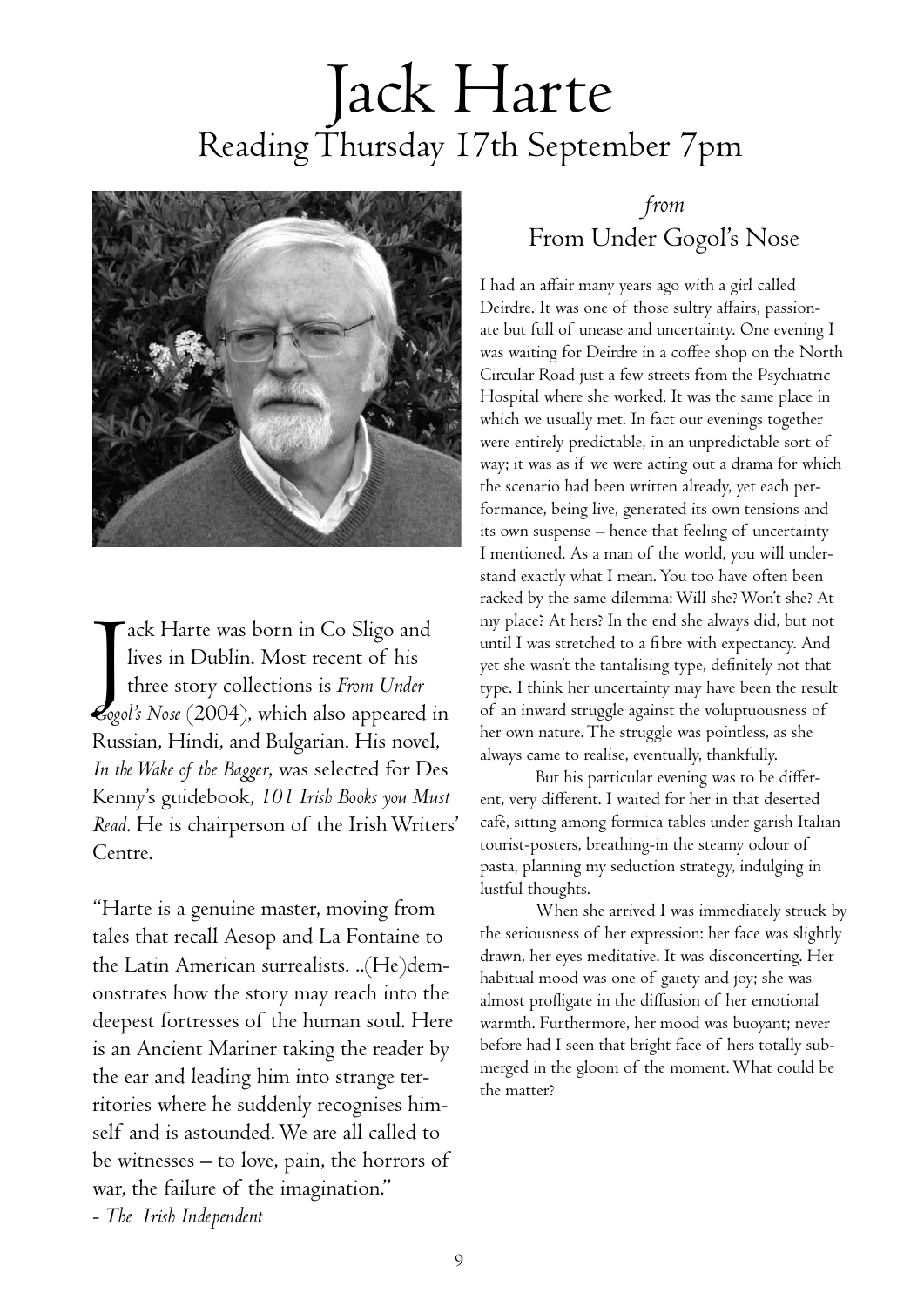# Liesl Jacobs Reading Thursday 17th September 9pm



iesl Jobson is a South African writer. She won the 2005 POWA Women's Writing Poetry Competition, and her collection of prose poems and flash fiction, *100 Papers* (Botsotso, 2008) received the 2006 Ernst van Heerden Creative Writing Award from the University of the Witwatersrand, where she graduated from the MA (Creative Writing) programme with distinction. She works as a journalist for the South African daily literary website, *BOOK SA*, and edits the South African domain of Poetry International. She plays bassoon and contrabassoon when there is nobody else to do so.

"Reading *100 Papers* is like examining a hundred gemstones: each piece is clean-cut, polished, and glitters. ... [Liesl Jobson] writes with an intensity which takes one to the edge of reason, where the real questioning begins and definite answers are hard to find."

- *Flash: The International Short-Short Story Magazine*

"Jobson's *100 Papers* is a visceral and voyeuristic anthology of ordinary moments exposed, laid bare and magnified into engrossing prose poems and microfiction—deeply South African flashes of life, seconds of inspired clarity breaking through the commonplace... all created from finely considered observations, the hundred papers contain a seed of quiet optimism."

- *New Contrast*

*from* 100 Papers

Halfway through a wilted radish that burns my tongue and withers my resolve, the penny drops through the slot of the divine fantabular. Picky eaters all over the diner regain their senses, call for management and complain about the troops of mediocrity blooming on every spoon.

Halfway through a conversation with Mr Grunt, I see under a lettuce frond the floor of my heart, replicated in the patterned leaf, a bind and grump, bump and grind, and when that mediocre management comes calling, they ask about my yearning for yams. There is no Yum, no mum, no maybe no more. No oh ho? No ho ho, no yes please, no no. So?

Halfway home through the eve of my fortieth, lust gusts up through my ovaries, whistling woohoo and yeehi and whyevernot? So I dial Mr Yum and call up Miss Knot. They swing me from the ceiling tree, manage my fetish, backsided, backslided, praying and pricking. No bump, but a bang, no grind but a gang, they floor me and thaw me, they more and more me.

Halfway through the fight of the night, Mr Grim, Mr Gaunt, Mr Glum all take flight. Bring your carrots and cucumbers, your beans and your marrow. Drop your pennies, drop my panties, under-rod your jockeys, boy. They say, Salad days are over; we've another restaurant to run, so eat out or suck up, swallow or spit;

get a fresh dish for loopy fruit, and do remember to pop your pills.

Halfway to bed through a post-party sigh I say, Stay Mr Yum.

Don't go yet Miss Knot. It's that fired up the tired time with my backside roped tender, radishes showing, cherry still glowing. Rise up for the feast, squeeze the orange, turf dead ducks. I say, Spoon me, don't spleen me, it's time for the fill up, no foul up, nor fuck up, just eat me and please me, knead me, please need me.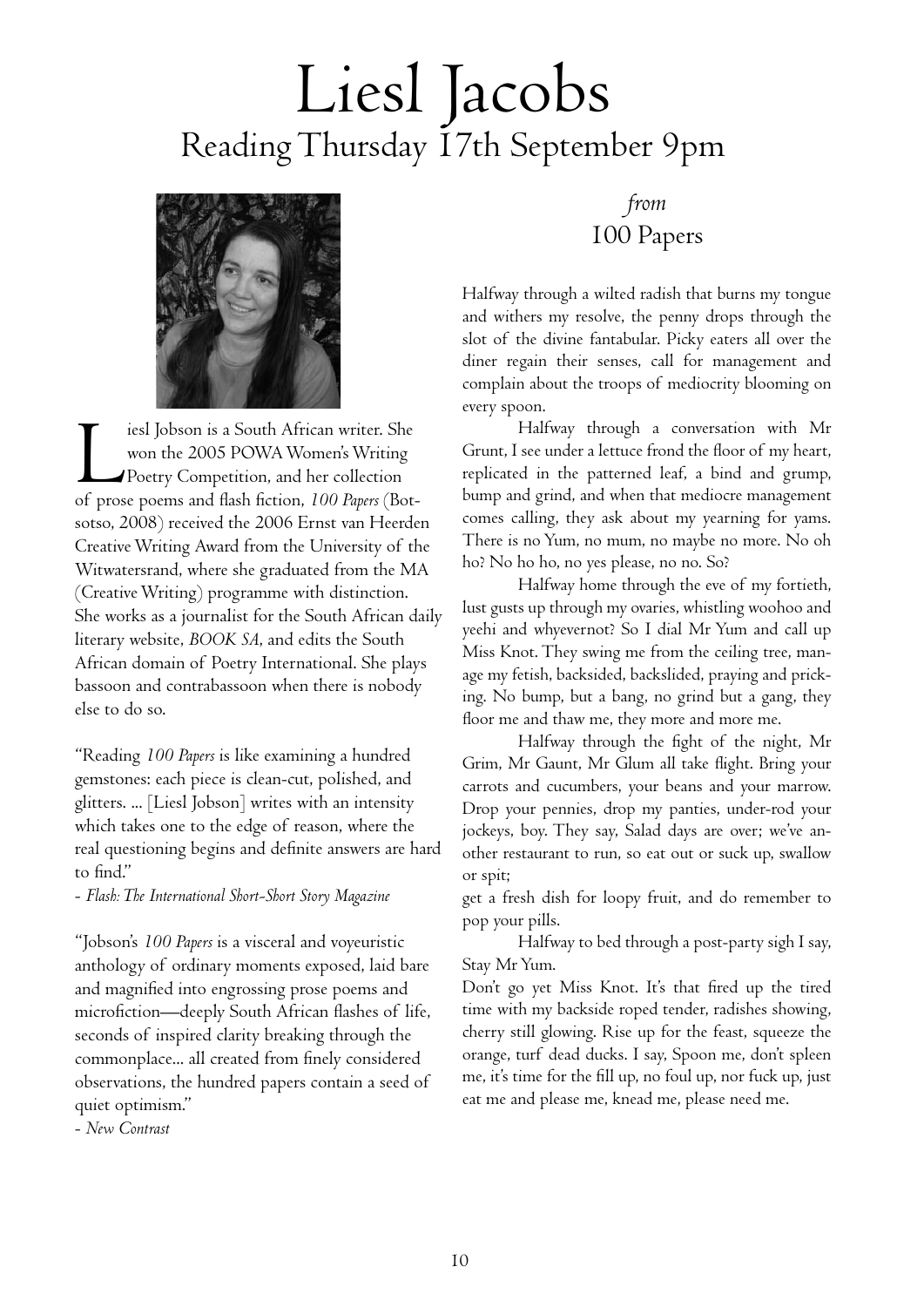# Shih-Li Kow Shortlisted for the Cork City - Frank O'Connor Award Reading Thursday 17th September 7pm



Shih-Li Kow was born in Kuala Lumpur<br>and was educated for the most part in<br>schools in Malaysia. Her stories have<br>been published in the anthologies. News from and was educated for the most part in schools in Malaysia. Her stories have been published in the anthologies, *News from Home* and *Silverfish New Writing 7*. Shih-Li Kow holds a degree in chemical engineering and worked as an industrial engineer in a multinational consumer products company for more than ten years. She is currently in retail. She resides in Kuala Lumpur with her extended family and son, Jack.

"Ripples demonstrates Kow's uncanny ability to channel the voices of a large number of characters, even those whose lives are far removed, by age, sex and circumstances, from her own life-experience. The best pieces in the collection display Kow as an intelligent and subtle short story writer, with a firm grip on her craft. She is an excellent prose stylist, and there's musicality in her writing that makes it seem effortless."

#### – Sharon Bakar, *Sunday Star*

... If you were getting tired of fiction, this is the place to have your faith renewed in the beauty and the terror of the imaginary.

Amir Muhammad, *The Malay Mail*

### *from* Ripples & Other Stories

Grandma Pathy swallowed a cat, whole, yesterday. It was a black and grey tabby with gold flecked green eyes. She had picked it up by the tail and opened her mouth to the sky like a well. Her jaw extended, like a pulled out drawer, and the cat went in head first, sliding down her gullet into her belly. The tip of the tail slipped between her lips like the last bit of rope unravelled by a bucket tumbling into a well.

Her retractable jaw came back in, settling into her jowls as her features rearranged themselves into the familiar shape of a slightly deflated balloon. The look of perpetual surprise returned to her face. Red knew that Grandman Pathy's eyebrows froze high on her forehead, not from the many incredulities she bore witness to but from a habit of trying to lift her spectacles further up her nose without touching them. Her hands were always busy; in flour, in earth or with needle and thread.

A burp came up as the tabby displaced a volume of air from Grandma Pathy's belly. With a sibilant sip of breath, her lips closed again. She sighed in satisfaction and rubbed her hands down her pendulous breasts to the many folds of her stomach.

"Aaah, Red honey, that was so very good," she smiled. Her voice rasped like skin rubbing on skin. She stroked Red's head, affectionately scratching a finger behind his ear.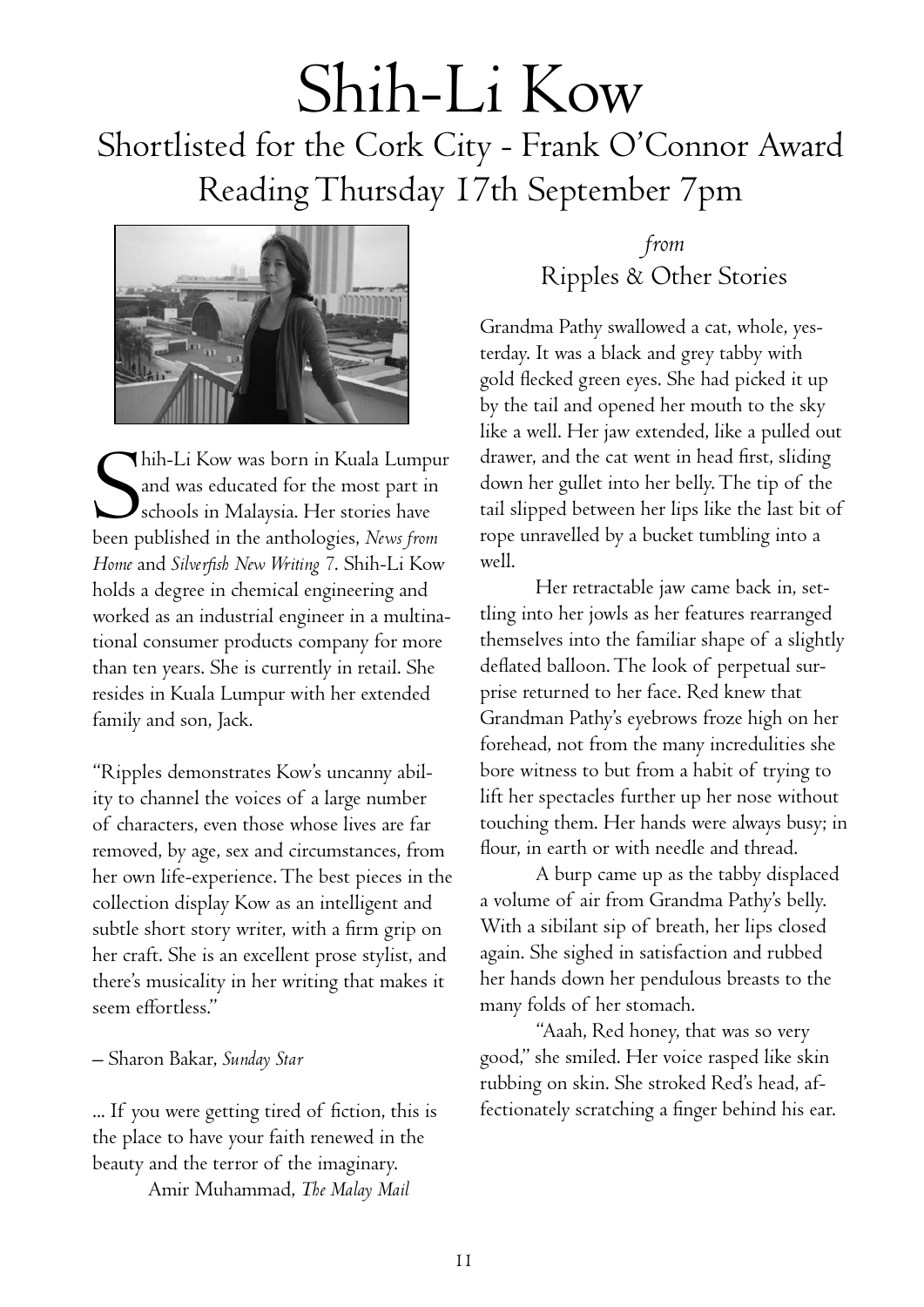### *from* The Silverfish Blog

I had just left the office when Patrick<br>Cotter, Director of The Munster<br>Literature Centre, called on Monday<br>Phek Chin took the call and politely tole Cotter, Director of The Munster Literature Centre, called on Monday. Phek Chin took the call and politely told the gentleman that I could not be contacted because I had already gone home. Gone home? It is only eleven o'clock here, he said. Whereupon, Phek Chin inquired where he was calling from. Ireland! And ... He was just calling to tell Mr Raman Krishnan that his writer, Shih-Li Kow, has been shortlisted for the Frank O'Connor award!

The silence that followed must have been deafening. Phek Chin was petrified. She was speechless. She was afraid to say anything lest she sounded like a blithering idiot. (Oi!!! she protests to me, loudly.) But he assured her that it was a perfectly normal reaction and that he had been confronted by it several times before. He made her promise to tell me about it, as soon as possible, and gave her his email.

She says she was still frozen in shock for a while after she put down the phone, not knowing what do or think. Finally, after recovering some of her senses, she called my house (I was not there yet as I had some errands to run), then my wife's mobile and my house again, and managed to leave a message for me. Then, when I called her it was my turn to be gob-smacked.

Apparently, Shih-Li came in a while later that evening and Phek Chin made her sit down before telling her. Are you sure? It can't be, lah. Maybe it is a hoax, Aiyoh, I am going to pengsan ... and so on and so

forth. Anyway, Phek Chin and I walked around the whole day, the next day, grinning from ear to ear, as if we had been smoking something. I cannot begin to imagine what Shih-Li must feel, but we are so incredibly happy for her.

I first met Shih-Li almost three years ago at the third Silverfish Writing Programme. News from Home was published about one year after she finished the Programme, and Ripples, another year later. She is unpretentious, she is level-headed, and she is prolific -- such a wonderful writer to work with. As I worked on Ripples, I felt that her work was very good -- a sort of prizewinning good, if you know what I mean -- and I was determined to nominate her for an award, any award. But still, when I received the news that she was short-listed for the Frank O'Connor (I mean the Frank O'Conner), it left me in a state of shock, in a daze -- though in a nice way.

Well, now she has to be in Cork, Ireland on the 20th of September for the awards presentation at the end of the Frank O'Connor Short Story Festival, which starts on the 16th of that month. Win or lose, it does not matter any more. She has already won. Malaysian writing has already won. Malaysian readers have won.

Let us bask in the warmth for a while more, then we shall resume prowling the streets for more hidden gems that we can polish. Congratulations again, Shih-Li Kow. You have blazed the trail.

12 Raman Krishnan Publisher Silverfish Books Malaysia.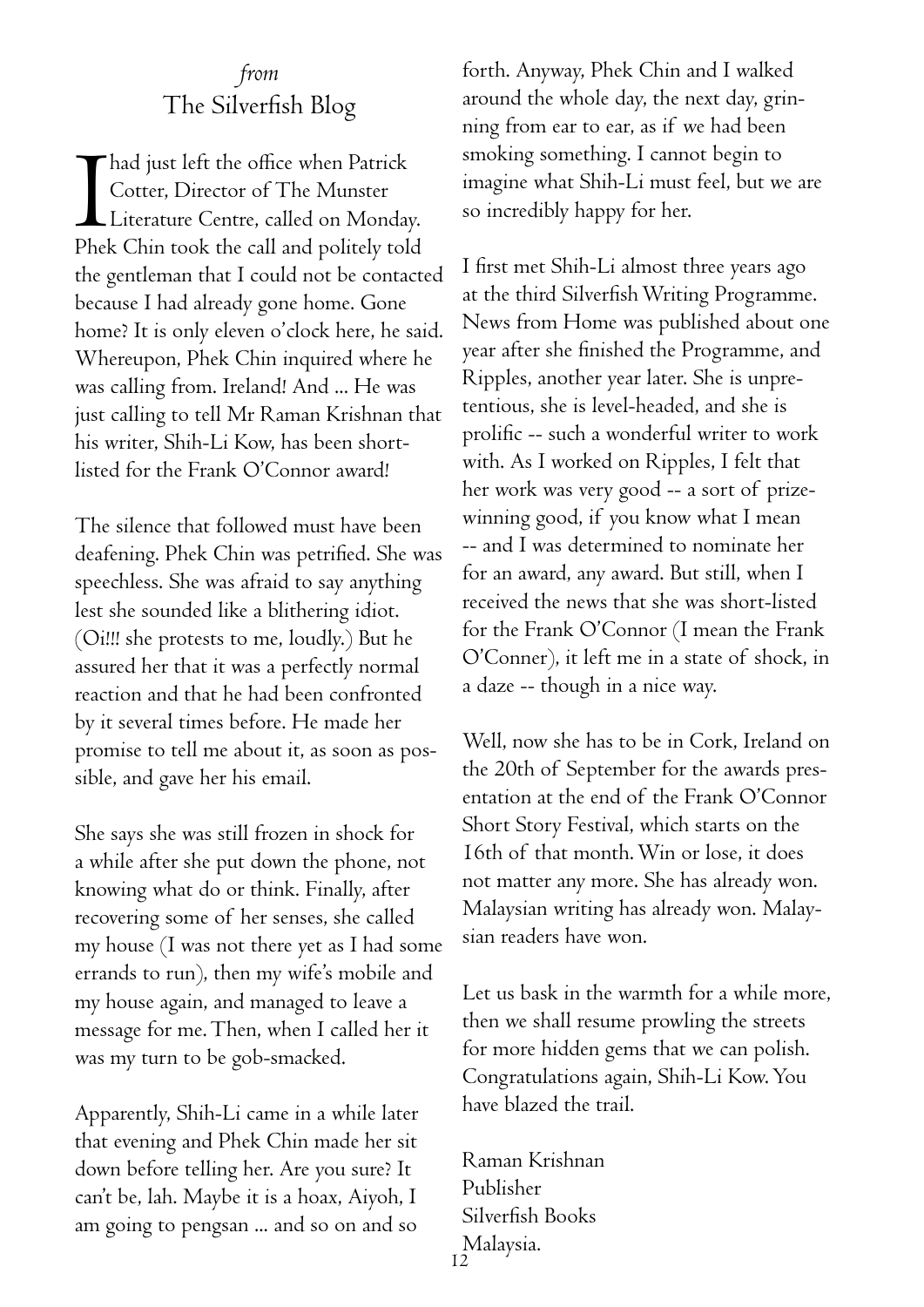# Mary Morrissey Reading Friday 18th September 9pm Workshop Saturday 19th 11am



Mary Morrissy is the author of two novels,<br> *Mother of Pearl* and *The Pretender* and a collection of short stories, *A Lazy Eye*. She has<br>
recently completed a third novel called *The Family Silver*, *Mother of Pearl* and *The Pretender* and a collection of short stories, *A Lazy Eye*. She has based on the life of Sean O'Casey sister's Bella and is at work on a second collection of linked short stories, tentatively titled Diaspora.

She works as a journalist and teacher of creative writing, most recently as the Jenny McKean Moore Writer in Washington at George Washington University.

"Assured and deliberate, these 15 sharp, crafted stories explore the painful inner world of the hurt and the vulnerable. Several chronicle the quiet revenges perpetrated by the invisible - who, while suffering in silence, are not totally passive. Morrissy is a calm, intelligent writer whose elegant prose is brilliantly served by understatement. The guilty remain oblivious of their crimes, while the innocent are haunted by blamelessness. A young babysitter finds her kindness to a couple about to have their second child cruelly ridiculed; revenge is exacted in an act of sudden violence. Making a strange pact with God, a distraught daughter trades another patient's life in exchange for her father. Uncompromising, brutally honest and funny, these are blackly exciting, human tales from an original voice." © Eileen Battersby 1996 The Irish Times

*from* A Lazy Eye

She didn't understand, really. She had seen the battle-scarred streets of the old town. There were tattered flags and banners still hanging from the porticoes and drapes across balconies with great black exclamations on them, or sometimes a clenched fist. On gable walls, once loud murals faded away into muteness under the sun's unflinching gaze. There were rubble-strewn gaps in the streets. Stray bricks nestled in the dry gutters. Sometimes Judith imagined she could get the faint whiff of something charred still smouldering away quietly. But the politics of it were beyond her. She found she had developed a wilful immunity to the low-lying misery around her. And yet, when she looked into Pacheas's eyes that morning she saw for an instant a core of hunger there that she couldn't ignore. It was like looking at pictures of starving refugees. There was a kind of hollow, innocent blamefulness there that tugged at her heart and made her feel both guilty and powerless, a seductive combination. She abandoned her wariness.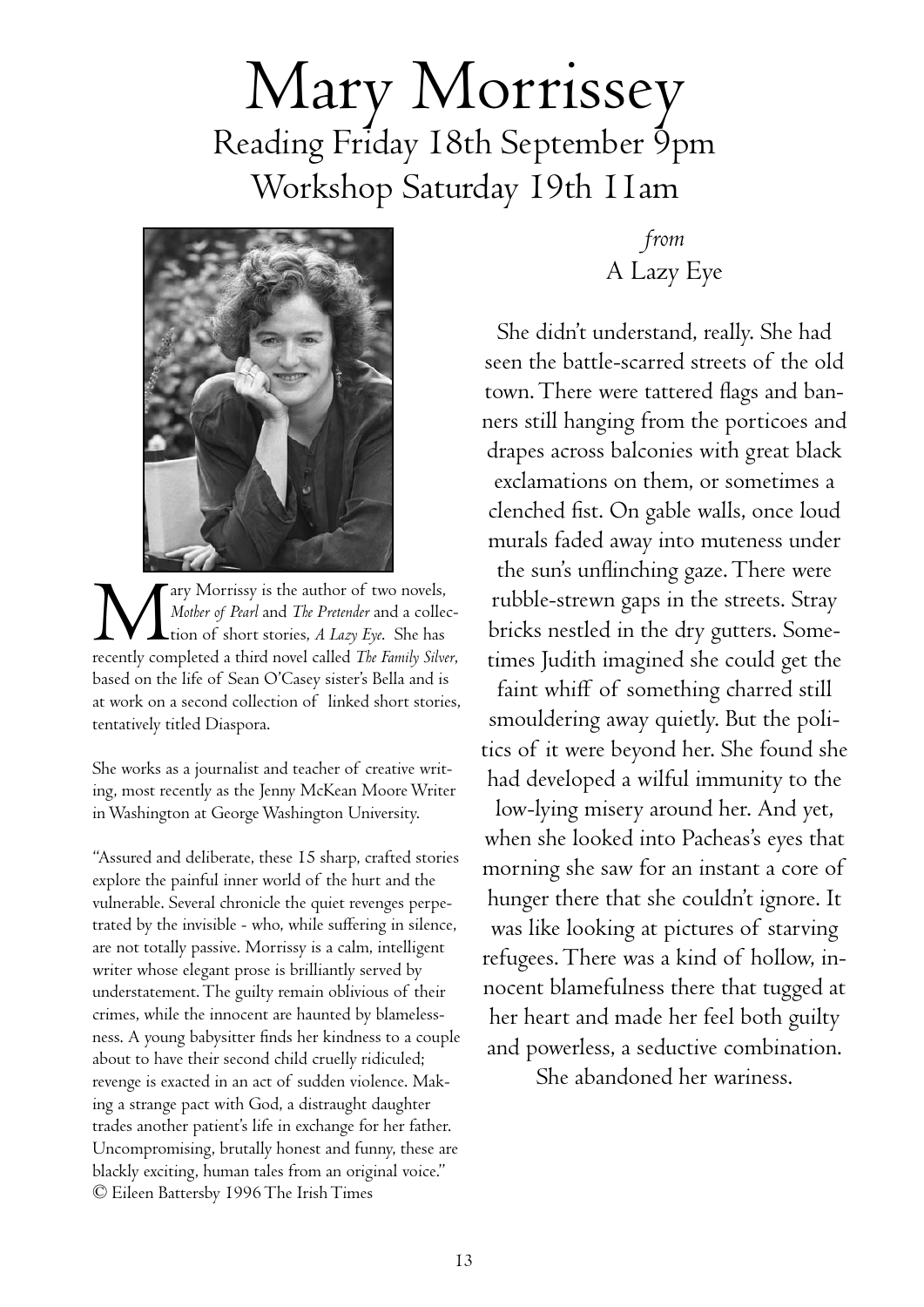# Nuala Ní Chonchúir Book Launch Friday 18th September 4pm



Tuala Ní Chonchúir lives in Galway. Her third short fiction collection, *Nude*, will be published by Salt in September 2009 and launched at this festival; her poetry pamphlet *Portrait of the Artist with a Red Car* will be published by Templar Poetry in October 2009. Nuala was chosen by *The Irish Times* as a writer to watch in 2009; she has won many short fiction prizes including the Cúirt New Writing Prize, RTÉ radio's Francis MacManus Award, the inaugural Jonathan Swift Award and the Cecil Day Lewis Award. She was recently shortlisted for the European Prize for Literature. www.nualanichonchuir.com

'Nakedness rather than sex is the theme of Nuala Ní Chonchúir's Nude, nakedness and hiding linked like natural opposites, the delicacy of encounters and then the blunt proposition, the subterfuge and the revelation. Over it all is an elegant simplicity of language, a quilt of metaphor. Art and beauty are the threads that hold it together and ravel the lives of her characters. A beautiful collection of stories about beauty.'

- William Wall, author of Man Booker longlisted novel, *This Is The Country* 

#### *from* **Nude**

 I knew Dana was dead, as surely as I knew anything. And although I had weaned myself off the idea of her  $-$  of us  $-$  I felt panicked at the thought of never seeing her again. I sat down, my mind pulling backwards to Dana and our pact: when one of us died, we had said, the light bulbs in the other's house would blow. All of them, spectacularly. We had made this deal as twelve-year-olds, cooped in the hut we had built in her garden, high on each other's salt and clay smell, our mouths raw from a long 'session'.

'Are you up for a session?' Dana would say, standing at my parents' hall door; I would nod and follow her to the hut. There we would huddle and kiss, locking lips and licking the insides of each others mouths, stopping and starting to perfect some flick or linger of the tongue. Dana made it clear, after each session, that we were not boyfriend-girlfriend.

'It's practice,' she would say, 'for when we meet someone to love.'

 Dana was an adult-in-waiting, impatient to slough off her child's skin and become a real person; I followed behind.

But I don't want to get quagmired in childhood memories; whole seasons and geographies are rearranged in my head, with the truth a wispish version of itself. Now she is dead and I would rather talk about Dana as I knew her last; the Dana who became my lover

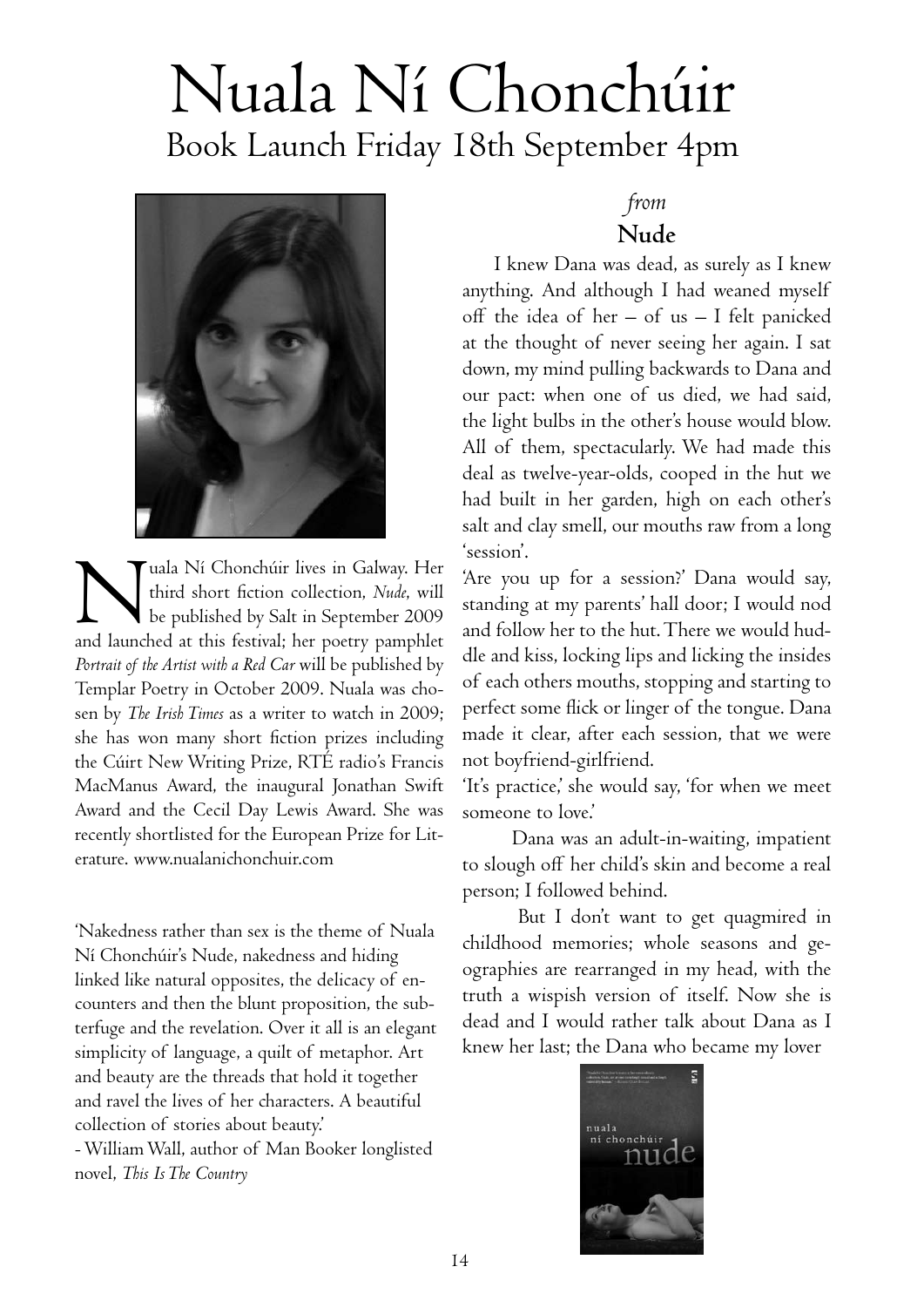# Billy O'Callaghan Reading Friday 18th September 7pm



Illy O'Callaghan is from Cork. He<br>has won the 2005 George Birming<br>ham Short Story Award, the 2006<br>Lunch Hour Stories Prize and the<br>2007 Molly Keane Creative Writing Award. illy O'Callaghan is from Cork. He has won the 2005 George Birmingham Short Story Award, the 2006 Lunch Hour Stories Prize and the He has published two collections of stories with the Mercier Press, *In Exile* (2006) and *In Too Deep* (2009).

"O'Callaghan writes evocatively of a way of life that has become memory rather than reality.... he demonstrates an affinity with people and place which is tender, but never trite, and invariably rewards the reader with a surprising twist."

#### -*The Irish Times*

"Billy O'Callaghan's writing evokes a sense of longing for place and the familiar...His characters are rendered with a lyrical stoicism that lends dignity to all our struggles."

- Suzanne McConnell - *Bellevue Literary Review*

### *from* In Too Deep

He slept for an hour, maybe two, a tossed, broken sort of sleep that was about as good as it got for him anymore. Spokes of pale light made it through the window from the poolside down below, and he lay back in the strange hotel bed and wondered how many lovers had held one another under these sheets. Images flickered through his mind, but they were nothing new, the edges of their terror tempered by familiarity. He knew what was real and what was not, because what was real was worse.

It was wrong to pray for death; he knew that without having to be told. In the hospital, they had tried to have a chaplain speak with him, hoping that something good might come of it, but what could any priest or rabbi have said that would make things better? The chaplain had been a young man of probably mid- to late-twenties, tall and stoopshouldered, unaccountably nervous in his mannerisms. He had spoken in a slightly rote way about God's reasons being a mystery, but his voice was reedy and full of grace notes, and a lot of what he said felt like lip service. 'Faith is easier to keep when the hand being dealt is a pat one,' he said, just before he left, which was about the only thing really worth saving from his twenty-minute visit.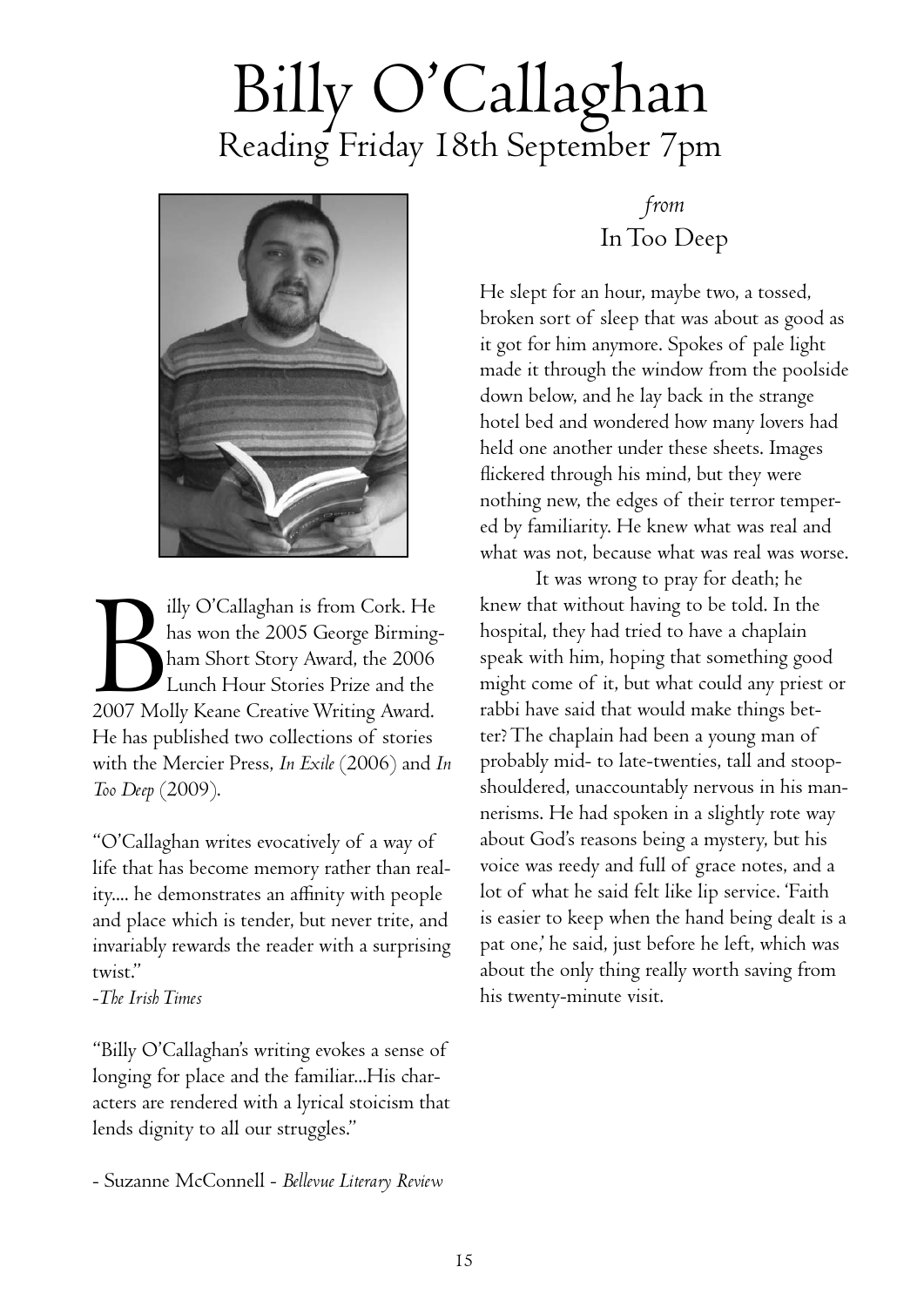# Philip Ó Ceallaigh<br>Shortlisted for the Cork City - Frank O'Connor Award Interview Wednesday 16th 4pm Reading Wednesday 16th September 8pm



hilip O Ceallaigh has lived and worked at a variety of jobs in Ireland, Spain, Russia, the United States, Kosovo and Georgia. He has lived mostly in Bucharest since 2000 where among other things he translates English subtitles for Romanian films. He has won the Glen Dimplex Award and the Rooney Prize for his first short story collection *Notes from A Turkish Whorehouse* which was also shortlisted for the Frank O'Connor Award in 2006. He has been shortlisted again in this year for his second collection *The Pleasant Light of Day*.

"These stories are vivid and visceral, clever and affecting, sometimes quite funny, sometimes anarchic, but never less than admirable for the brimming confidence of their composition."

- Eve Patten, *The Irish Times*

"When Philip O Ceallaigh's first collection of stories burst on the reading public, it had a fairly electrifying effect. The likelihood was that after *Notes from a Turkish Whorehouse*, his second collection might disappoint; and a dip would have been acceptable from such a disturbingly unique voice. But *The Pleasant Light of Day* merely confirms his reputation.

That, in itself, is phenomenal: to have become a respected fixture with only two books is, to say the least, unusual." -Emer O'Kelly, *The Irish Independent*

*from* The Pleasant Light of Day

A young man came to the lounge and pumped my hand. This radiant human being was so pleased to meet me that I felt ashamed, like a member of a race stunted by bitterness and negativity. He had great teeth too.

He took me into a room and we sat down and he turned on the tape recorder. He was sure I understood, it was policy. Used to be the journalist brought the tape recorder, I joked. I had none.

Well, I began, it was common knowledge around town that people were being kidnapped, in operations involving the Georgian Interior Ministry and the CIA, and had disappeared. Those that had not already been shot.

His smile was modified as he inserted the official stick up his embassy ass. He was very sorry, but if I wished to schedule an interview about security cooperation with Georgia, for some later date, he would see what he could do.

'There's a woman here in Tbilisi, three kids, who wonders where her husband is. I asked an Interior Ministry source what he was wanted for and he suggested, off the record, that I ask you.'

This did not provoke him to comment either. Nor would he say anything about the detention without charge of Georgian citizens by the Georgian state on the basis of information supplied by, and possibly requests made by, the United States. No comment on the supply of weapons and training to Georgian security forces. He wasn't prepared to comment on security matters or counterterrorism operations. Embassy policy at this sensitive time. I asked if the sensitive time referred to the oil pipeline and he said no, the sensitivity was due to the fight against global terror. Al Qaeda was present in the Pankisi Gorge.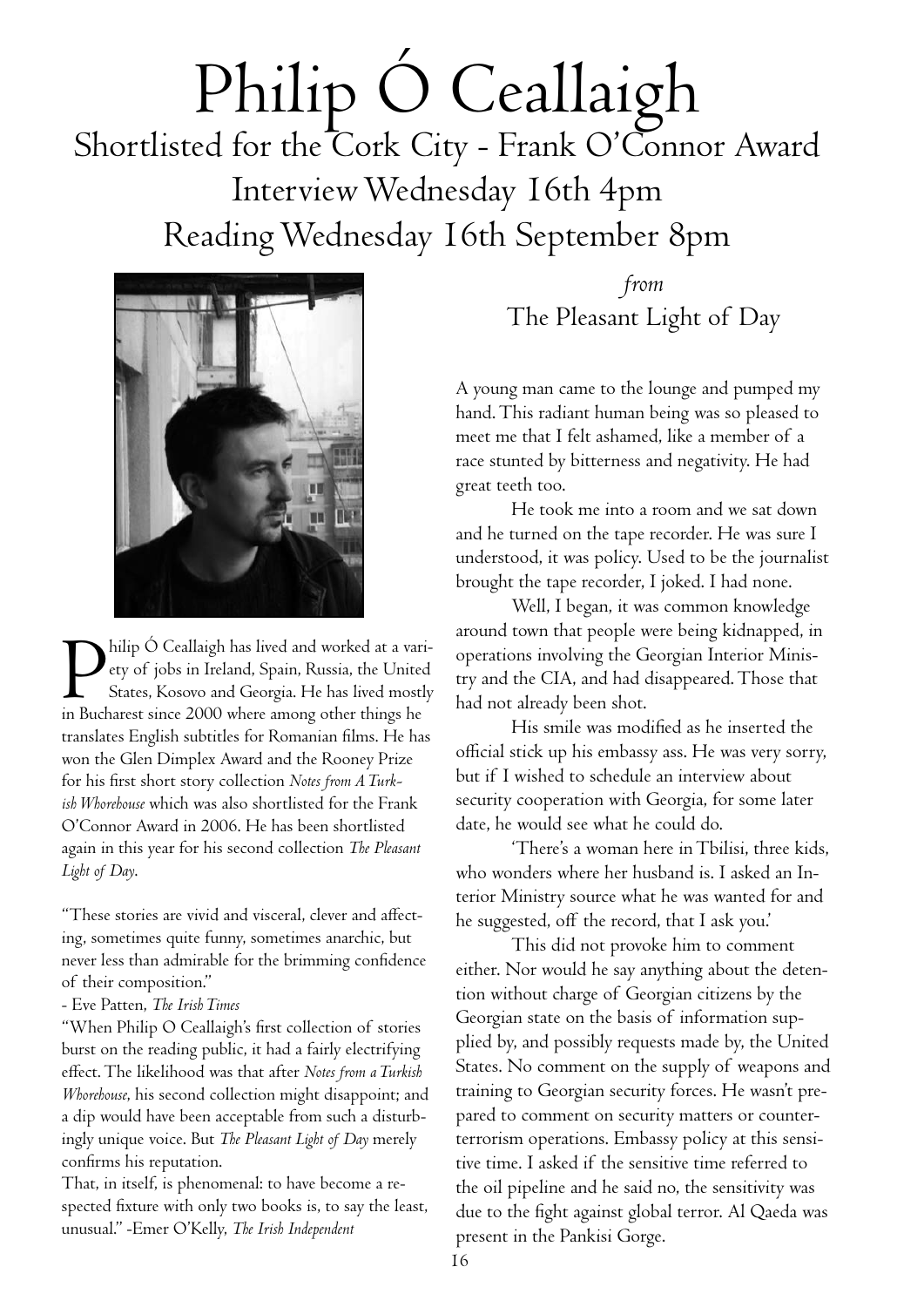# A subtle way of seeing -Joseph O'Connor delights in the unusual talent on display in a short story collection

*Notes from a Turkish Whorehouse*, the 2005 debut collection of short stories from Philip O'Ceallaigh, garnered deservedly strong reviews and a handful of prizes. Its follow-up, *The Pleasant Light of Day*, will extend and deepen his already considerable reputation as an artist of extraordinary gifts. He is assiduous with words, a writer of craft and vision, and refreshingly so sparing with similes and selfannouncing images that to read him is to be reminded of the power of plain prose to break into territories of the imagination. When he does use a metaphor, it bursts off the page. ("The hoofed beast of jealous panic ran through him.") Of the dozen stories here, perhaps 10 are so perfectly achieved and exhilaratingly confident that you feel O'Ceallaigh is developing a form all his own.

There's a focus on telling it as it is, not on saying what it's like. In "Uprooted", a story unusual for being located in his native Ireland, "Gulls quiver on the wind, swoop, rise again, wheeling in the updraught." The wind is "picking up the crashing swell at the cliffs of Inis Meáin, propelling it halfway across that island as salt rain."

In "Walking Away", a strange and compelling piece set shortly after a funeral, the narrator resists facile or inherited assumptions of the meaningful. "What foolishness, to speak of beyond, when we hardly know what we have here, on this earth, right before our eyes." What can be seen is always important in these vivid, measured stories. This is an author who looks at things carefully, annihilates the clichés. John McGahern wrote that any artist needs first a way of seeing. Philip O'Ceallaigh has one.

This is a world where sexuality is tough, a contested ground, and the comings and goings of his hungryhearted characters rarely yield a sense of communion. And in "My Secret War" he unfolds a nightmarish vision of suburban American life: "In the evenings, after the kids are in bed, me and Martha might drink a bottle of beer on the porch, listening to the crickets. A flag flies over our tranquil lawn, for our brave men and women in the service ... Evil lies in every human heart, awaiting the faltering of our vigilance. There is no need to say much to Martha because she knows already."

A resident of Bucharest, he conjures east-European cities with shimmering precision; these metropolises of trams and urban insularities and recently vacated pedestals. But the stories that have rural settings are brilliantly achieved

too. In "High Country", a hauntingly beautiful piece, a man hikes alone into the countryside beyond a provincial town, the resulting spell of self-confrontation unfolded with such exactitude and delicacy that you feel you've walked through the same rainstorm. Revelations are few and epiphanies fewer. The trekker in the story is not quite sure of destinations but tells himself "the time patiently taken was what you offered up, trusting that the moment would come." It's a thought that often arises on the journey through this exquisite collection, for this is work that invites slow rereading, not in order to understand it, but so as to glimpse again the consolation of the world being described.

The standard is extremely high, which is one of the reasons why "The Alchemist", an only intermittently funny satire of the work of the Brazilian inspirational writer Paulo Coelho, might have been better omitted. Fish in a barrel sometimes need to be shot, but the 32-page death they receive from O'Ceallaigh comes to feel dismayingly drawn-out. There is also a slightly cluttering intertextuality, tropes from one story materialising in another. (O'Ceallaigh's first book is referenced in the opening story, with a title so thinly disguised as to demand immediate recognition.) When the playfulness works, as it sometimes does, the result is an attractive complicating of the textures of the stories, a sense that they are linked like the verses of a song or the overlapping circles of a Venn diagram. This is a writer who is pushing hard at the boundaries of the form. If it doesn't always come off, you admire his courage and purpose, his avowal that there are still things undone that words might do, in a genre that might yet come to be important for our times. "In Another Country", the longest story, and thematically a central one, is a masterpiece that earns every line of its 53 pages. The prose is graceful and poised yet supercharged with the edginess that makes the events it describes unforgettable.

All in all, this is a profoundly impressive and haunting suite of stories, remarkable for being only the second collection from an author who is already touched by greatness. In one of them, a character kneels on a riverbank, "where the water was deeper than in other places and he could see the clean stones on the riverbed". It's what O'Ceallaigh's writing achieves, a clarification, a revealing, a pointing to realities so fundamental and unchanging that most of the time they go unnoticed. He is a scintillating talent and this is work of immense strength, but also of light and elusive hopefulness.

-The Guardian, Saturday 14 March 2009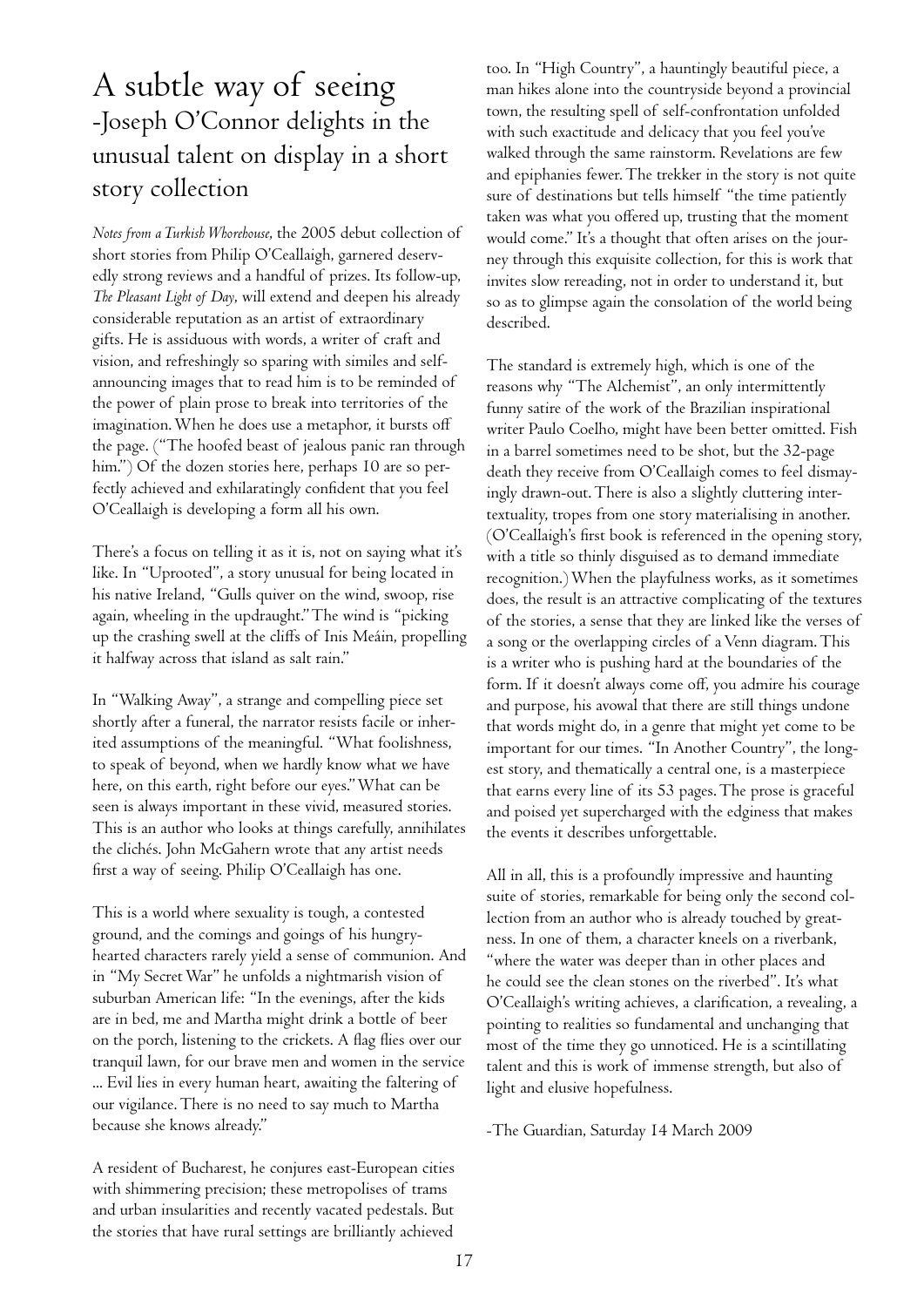# ZZ Packer Reading Saturday 19th September 9pm



ZZ Packer is a recipient of a Whiting Writers' Award and a Rona Jaffe Foundation Writers' Award and was selected for the *New Yorker's* debut fiction issue in 2002. A graduate of Yale she was a Jones lecturer at Stanford University. A longterm resident of San Francisco, she currently lives in Austin, Texas. She has published one collection of stories entitled *Drinking Coffee Elsewhere*.

"I don't think I can remember where I last encountered a debut collection that so justified its existence, that buzzed with so much credibility and attitude.... You finish the book with a mad sense that, in writing, anything is possible." - Julie Myerson, *The Guardian*

"If Toni Morrison has given black America back its history, ZZ Packer will shed light on its contemporary life. Serious and contentious, she never loses hold of the craft and delight of storytelling."

- Diana Evans *The* (London) *Independent*

"Brilliant prose. Unforgettable characters." *-Marie Claire*

### *from* Drinking Coffee Elsewhere

The bar we end up in is called The Haven, and it's nowhere near where we left the car. Before we left the March, I asked Ray Bivens Jr. how felt knowing that he'd come nearly seven hundred miles and hadn't sold a single bird. He didn't speak to me on the Metro ride to the bar, not even when the birds started embarrassing us on the subway.

The bartender looks at the birds and shakes his head as if his patrons never cease to amuse him.

Even though he's sitting in the place he loves most, Ray Bivens Jr. still seems mad at me. So do the birds. None of them are speaking, just making noises in their throats as though they're plotting something. I ask the bartender if the birds are safe outside; if someone will steal them.

"Not if it's something that needs feeding," the bartender says.

"Speaking of feeding," my father says, "I'm going to get some Funyuns. Want any?" He says this more to the bartender than to me, but I shake my head though all I've eaten are the bean pies and honey. The bartender spray-guns a 7 Up in a glass for me without my even asking, then resumes conversation with the trio of men at the end of the counter. One man has a goiter. One has processed waves that look like cake frosting. While those two seem to be smiling and arguing at the same time, the third man says nothing, smoking his cigarette as though it's part of his search for enlightenment.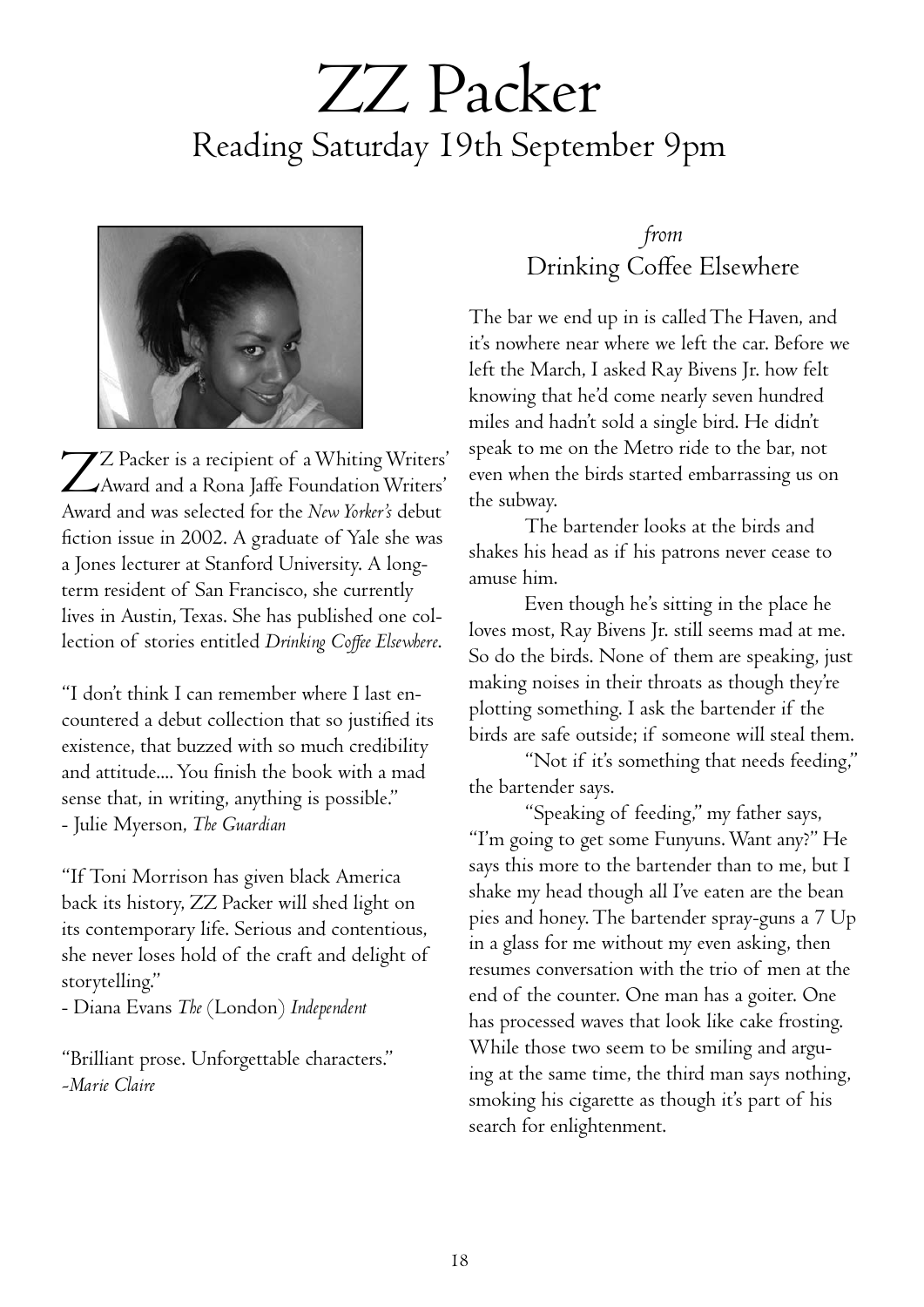# Sude 2009 MLC Writer in Residence Reading Saturday 19th September 7pm



Six cold  $\bigcap$ ude is the pen name of Wang Yi, a native of Shanghai. Even though she is still in her twenties she has already published six collections of short stories and two novels since her first book *Touch My Mind* was published in 2002. She has studied at the 1st Lu Xun Literature School and the Writers' Master Class organised by the Shanghai Writers' Association. She has participated in a writers' camp in Taiwan.

Sude is the 2009 writer in residence at the Munster Literature Centre - part of an exciting development which also sees two Cork writers take up residency in Shanghai (Cork's twin/sister city) this Autumn.

Sude will present workshopped translations of her stories in *Southword* and at the Frank O'Connor Short Story Festival

### *from* **The Grudge**

Yan Qing's daughter Xian Ni was sitting on the balcony, bathed in the warm sunlight, crocheting. Near her feet was a basket holding balls of blackish green lambs' wool which she had picked up from her mother's store around noon. The collar of her light fleece sweater was pulled up to cover her mouth. The pursed lips behind the collar gave her face a look of struggle. The look was deceptive. Actually she had learned every move that her mother had to teach. She had even inherited Yan Qing's habit of holding the wool with the basket and tying up the bamboo crochet hooks with a plastic band. When she had been a little girl, Yan Qing used to scare her with those hooks. "Don't run around when mum's doing crochet work," she would say, "See those hooks? They can blind you." Then she would tie the ends of the hooks with that plastic band, chuckling. It appeared that Xian Ni was not going to grasp the function of that band anyway. But she did believe that posture was more important than anything. When you have the right posture, you can succeed in whatever you take up.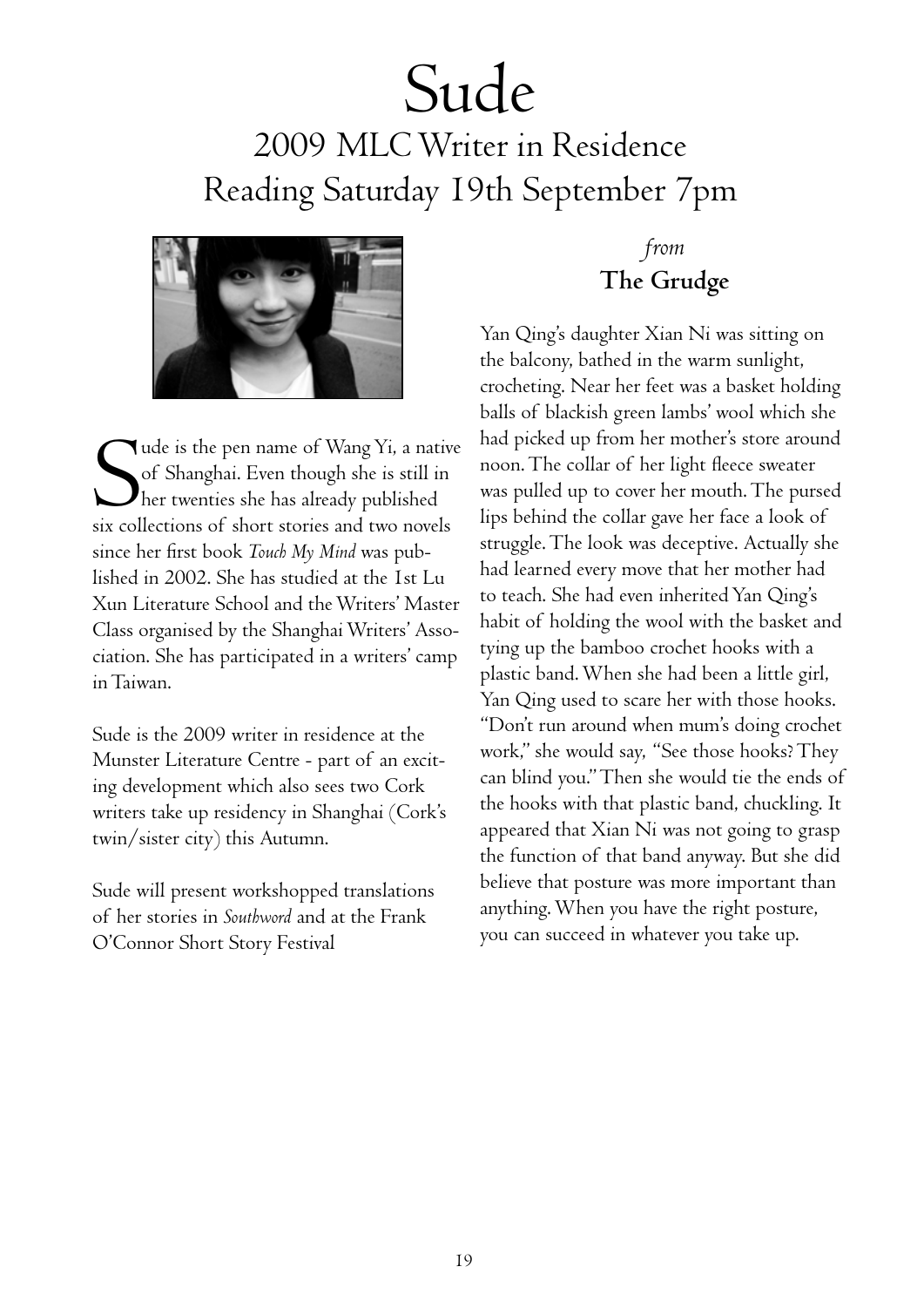# Alan Titley<br>Reading Saturday 19th September 9pm



Alan Titley is a novelist, short story writer,<br>playwright and scholar. Born in Cork in<br>(Cork). St. Patrick's College. Drumcondra. He is head playwright and scholar. Born in Cork in 1947 he was educated at Coláiste Chríost Rí (Cork), St. Patrick's College, Drumcondra. He is head of the Department of Modern Irish at UCC. He has published many novels and short story collections in Irish - a distillation of three of his story collections is contained in the English 'versions' of *Parabolos* (Lagan Press 2005).

A play, *Tagann Godot*, a sequel to Beckett's *En Attendant Godot* was produced by the Abbey in 1990. He has had radio plays produced both by BBC and RTE and has written documentary films for TV. His principal scholarly work is *An tÚrscéal Gaeilge* (1991) a comprehensive and critical examination of the Irish novel. Selected critical/cultural essays were published as *Chun Doirne: Rogha Aistí* (1996). He also writes regularly for the *Irish Times.* Titley read at the very first Frank O'Connor International Short Story Festival in 2000.

#### *from* Parabolos: Stories & Fables

The Poet Who Died And Went To Hell

#### A POET DIED.

This in itself is a rare and unusual occurance because poets are normally thought to be immortal. It was even suggested that this poet committed suicide because he wrote a bad poem.

He was raised up to the gates of heaven so that he might be judged and that his bad poem could be weighed against the other good works of his life.

'I'm very sorry,' Peter of the Gates said, since he had read what the critics and reviewers had to say, 'you can't come in here. And anyway the joint is overflowing with poets. You have to go to the other place. They actually need some poets to keep the whole crew of theologians, theosophists and lawyers and liars amused.'

Even though the poet was undoubtedly disappointed he had some experience of being rejected.

He had never received a bursary from the arts council, nor given readings before the president, nor gone on reading junkets away and abroad.

'Look, just suppose,' he said to Peter, keeping his tears back because he knew he would need them in the other place, 'just suppose I did get in, could you tell me how would I spend the day, what do you do to pass the time within the pearly gates?

'O, that's not a difficult question,' said Peter. 'You would spend your time listening to poetry being read. Paul and Paula and Theo and Phil and Seamus and Ciarán and Nuala and Derek and TS and RS and Ted and Alfred and William and sillyWilly, they're all here.'

'Well, good for them', he said, and off he went with his tail, or whatever, between his legs.

When he reached the sulpher gates the welcoming party was waiting for him dressed in police uniform.

'Look, before I come in, 'he said, the poet said, 'would you mind telling me how I will spend the day, what do you do to pass the time within the sulphur gates?'

'O, that's not a difficult question to answer,' said a devil, devilishly. 'You will spend the day listening to poetry being read.'

'Well, isn't that just deadly,' said the poet. 'There is nothing I prefer more than to listen to poetry being read from the crack of dawn to the drawing down and dying of the light. What poetry will I listen to?'

'Your own, of course,' was the reply, 'for all eternity.'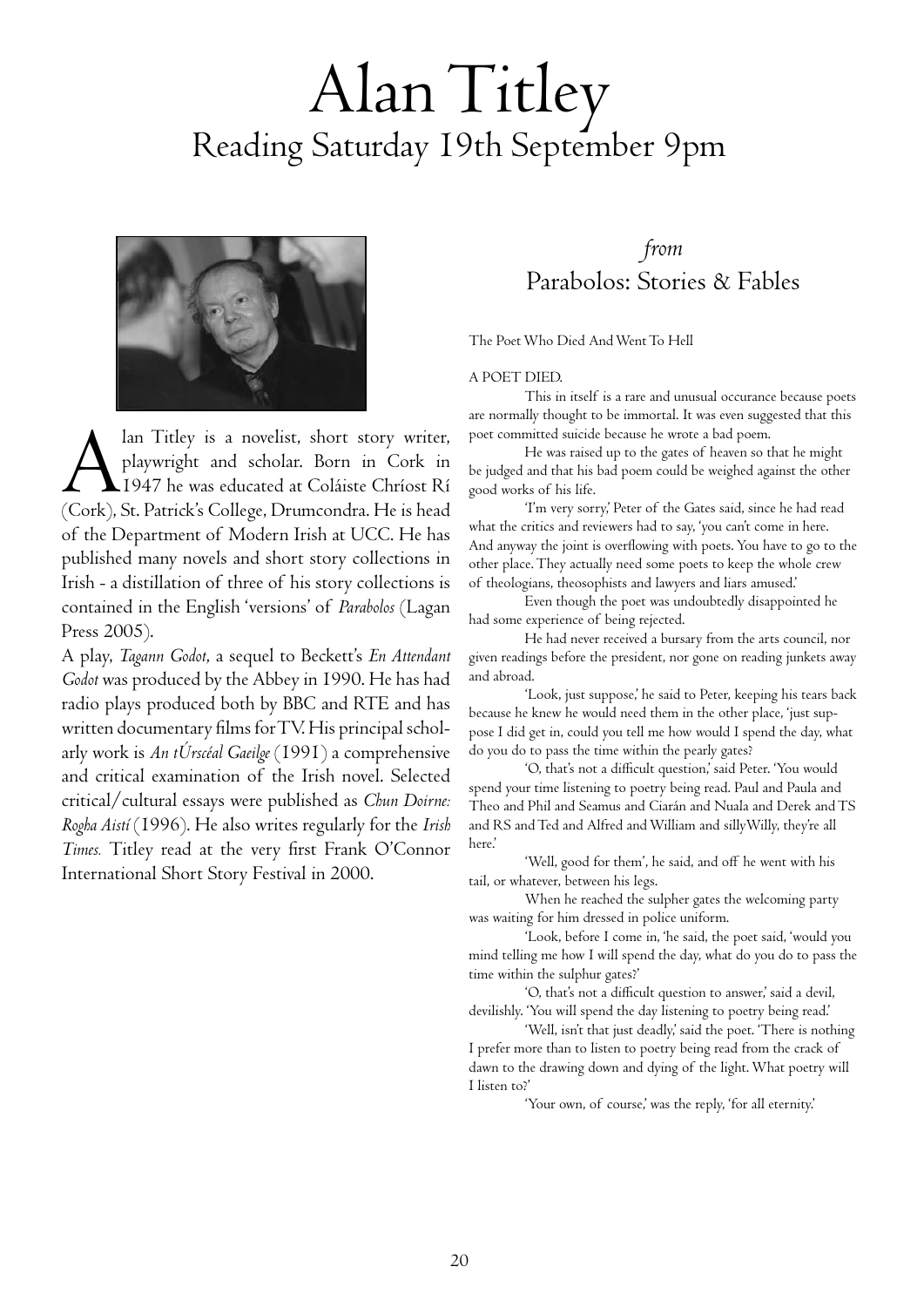# Wells Tower Shortlisted for the Cork City - Frank O'Connor Award Reading Saturday 19th September 7pm



**Wells Tower's short stories and jour-**<br> *The Paris Review, The Anchor Book of New American*<br> *The Paris Review, The Anchor Book of New American* nalism have appeared in *The New Yorker, Harper's Magazine, McSweeney's, Short Stories, The Washington Post Magazine*, and elsewhere. He received two Pushcart Prizes and the Plimpton Prize from *The Paris Review.* He divides his time between Chapel Hill, North Carolina and Brooklyn, New York.

Tower's prose is muscular and poetic with an almost vertiginous momentum and his characters teeter on the brink of emotional collapse … This is a collection that, for once, lives up to the hype. Watch out for Wells'

- Lucy Atkins, *Sunday Times* 

'

'He has the short story writer's knack of great beginnings, first lines that tell you all you need to know, and fix a character's fate … Tower routinely brings combustible materials together … and has fun watching them ignite' -Tim Adams *Observer* 

Wells Tower, half-surgeon, half-magician, extracts that dark, damp, rotten stuff and holds it to the light for us all to see …The prose is built on tough American foundations, rooted down through Carver and Hemingway to Twain, but the voice is sensitive, surprising, Tower's own. Each word is deployed exactly. Each offfield exchange has a witty ring of truth. The sentences are so good you want to cut them out' -Tom Gatti, *The Times* 

*from* Everything Ravaged, Everything Burned

I woke a little after three, thirsty as a poisoned rat, but I lay paralysed in superstition that staggering to the sink would banish sleep for good. My heart raced. I though of my performance on the porch, then of a good thick noose creaking as it swung. I thought of Amanda, and my two ex-wives. I thought of my first car, whose engine seized because I didn't change the timing belt at 100,000 miles. I thought of how, two nights ago, I'd lost thirty dollars to George in a cribbage game. I thought of how, in the aftermath of my father's death, for reasons I couldn't recall, I stopped wearing underwear, and of a day in junior high when the cold rivet in a chair alerted me to a hole in the seat of my pants. I though of everyone I owed money to, and everyone who owed me money. I thought of Stephen and me and the children we'd so far failed to produce, and how in the diminishing likelihood that I did find someone to smuggle my genetic material into, by the time our little one could tie his shoes, his father would be a florid fifty-tear-old who would suck the innocence and joy from his child as greedily as a desert wanderer savaging a found orange.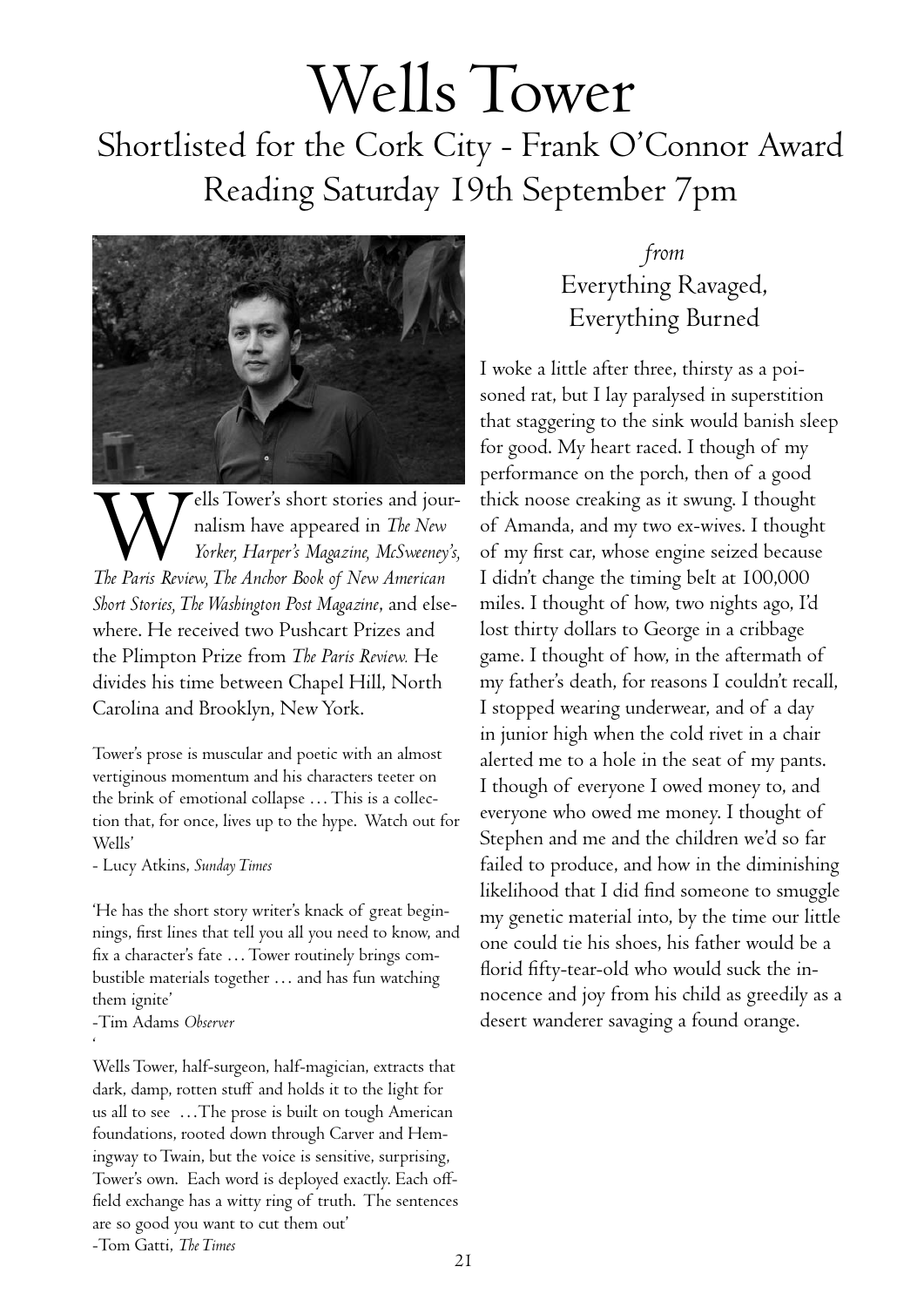### *Extract from* Wells Tower interview with New York Observer

#### http://www.observer.com/2009/books/wells-tower-fictionwriter-looking-joy

 "Being a human being isn't just all misery and despair. There's a lot of available joy out there, even if we don't often find it. I think that fiction should find opportunities for joy."

 Sitting in his sunny apartment in Greenpoint about six weeks ago, the short story writer Wells Tower was explaining why he's not that into books that relentlessly punish their characters in the service of illustrating the brutality of life on earth.

 "The real struggle, I think, is getting to a place where you can be believably generous to a character, where you can show somebody fumbling for redemption in a way that's believable and not stupid," Mr. Tower said, his shoulders square and his hands playing with each other on the kitchen table. "I think what people really want is fiction that in some tiny way makes their life more meaningful and makes the world seem like a richer place. The world is awfully short on joy and richness, and I think to some extent it's the fiction writer's job to salvage some of that and to give it to us in ways that we can believe in."

 Despite its title, Mr. Tower manages to salvage rather a lot in *Everything Ravaged, Everything Burned*, the collection of short stories he has just published with Farrar, Straus and Giroux. The book is a triumph of a debut—not just believably generous, but revelatory in its rendering of all the different kinds of hurt that a human being can sustain in the course of a life. The characters that populate *Everything Ravaged* experience humiliation, loneliness, and anger in all their varieties, and their wounds are described by Mr. Tower with unflinching affection and tenderness. These are stories about people, mostly men, succumbing to their weaknesses-- resentful sons, first husbands, angry brothers, all of them somehow guilty or deformed but all trying, clumsily, to either make someone happy or be in love or just for once not feel really disappointed.

 Incredibly, the book opens with the first short story Mr. Tower ever wrote, the delicate and impeccably paced "The Brown Coast." It was composed during the author's first year in the Columbia fiction program and published, against all odds, in the spring 2002 issue of *The Paris Review* after someone there discovered it in the slush pile. ("Down Through the Valley," which Mr. Tower submitted to the Paris Review at the same time as "The Brown Coast," was actually published first, in the fall of 2001).

 Like most of Mr. Tower's work, including the long-form journalism he's written over the past five years for *The Washington Post Magazine* and *Harper's*, "The Brown Coast" is full of magnificent descriptions and imagery that recast the material world in completely unfamiliar—and yet intuitive—terms. A man sleeps on the floor, "quietly honking in his slumber." Another takes a drink of champagne and vodka and recoils as a "sour heat" blooms in his belly. A half-hearted extramarital affair is said to have had "no joy in it, just a two-week spate of drab skirmishes in a basement apartment that smelled heavily of cat musk." Reading stuff like this, you realize nothing—no experience, no feeling, no sound, no smell--has been described for the last time.

 Prior to his enrollment in the Columbia MFA program in the fall of 2000, Mr. Tower, now 35, had spent much of his adult life playing guitar in a punk band called Hellbender,

which formed in 1991 when he was a senior in high school and persevered for six years even as all three members shipped off to different colleges. Named after the giant species of salamander, Hellbender also included Mr. Tower's lifelong best friend Harrison Haynes, now a painter and the drummer in the rock band Les Savy Fav, and a guy named Al Burian, now best known for his celebrated zine, *Burn Collector*. Starting in 1993, Mr. Tower and Mr. Burian published a zine together called *Foodbox*. This served as the primary outlet for Mr. Tower's writerly inclinations until he got a job at the University of North Carolina Urban Planning Department and convinced his boss there to let him write the monthly newsletter. As he put it, "I was just dying to do something where I got to write sentences."

 Opportunities for this in North Carolina were slim, but Mr. Tower flew to the one beacon of light in the vicinity like a mosquito, and got himself hired at DoubleTake, the now defunct but beloved literature and photography magazine run out of the Center for Documentary Studies at Duke. "I just went over and gave them my resume and pleaded with them to give me any sort of job," Mr. Tower said. "They gave me a job as night manager, which entailed going over there and locking up and watering the plants. From there I started writing some of their press releases.

 Opportunities for this in North Carolina were slim, but Mr. Tower flew to the one beacon of light in the vicinity like a mosquito, and got himself hired at *DoubleTake*, the now defunct but beloved literature and photography magazine run out of the Center for Documentary Studies at Duke. "I just went over and gave them my resume and pleaded with them to give me any sort of job," Mr. Tower said. "They gave me a job as night manager, which entailed going over there and locking up and watering the plants. From there I started writing some of their press releases.

 Printed on beautiful, heavy stock and featuring work from such writers as Tobias Wolff, Ian Frazier, and William Maxwell, *DoubleTake* was, according to Mr. Tower, not just the only game in town but a truly hot commodity. He was ecstatic to be anywhere near it, regardless of his actual duties.

 He rose quickly, though, and by the time the magazine was stripped of its funding and relocated to Boston, Mr. Tower was overseeing its Web site and sitting in on editorial meetings. Instead of following the magazine to Boston, though, he followed one of its former editors, David Rowell, to *The Washington Post Magazine* and pitched him a piece about what it's like to work for a traveling carnival. Though Mr. Tower had exactly zero reporting experience, Mr. Rowell took a chance on him-- in part because of their shared affection for Joseph Mitchell, Richard Yates, and Raymond Carver-- and in so doing, set the stage for a run of richly reported long-form pieces that are knuckle for knuckle on par with Mr. Tower's fiction stylistically and emotionally.

 According to Mr. Rowell, the magazine pieces Mr. Tower wrote for him unmistakably informed many of his short stories, and share with them some central preoccupations.

 "Wells is great about taking you into these worlds that you've never really considered before, whether it's long-haul trucking or the people who work at Walmart or a classical music piano competition," Mr. Rowell said in an interview. "His characters have these great visions of how things should be, and it's very difficult for them to get to that place. These are characters who are often down on their luck—there's a kind of disappointment that spills into their lives that they are trying to rise above."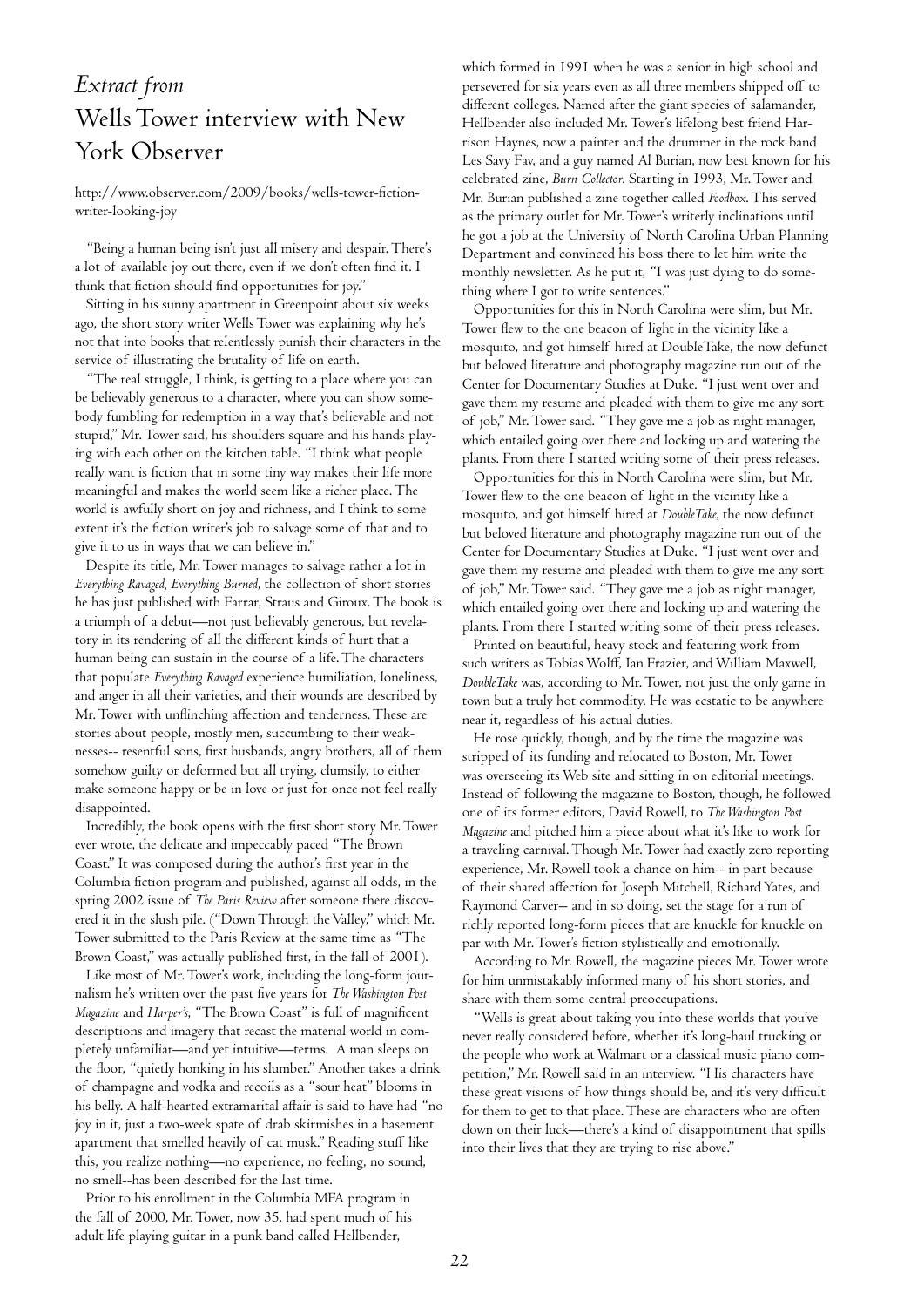# Simon Van Booy<br>Shortlisted for the Cork City - Frank O'Connor Award Reading Friday 18th September 7pm



Simon Van Booy was born in London and grew<br>
up in rural Wales and Oxford. After play-<br>
ing football in Kentucky, he lived in Paris and<br>
Athens. In 2002 he was awarded an MFA and won the imon Van Booy was born in London and grew up in rural Wales and Oxford. After play- $J$ ing football in Kentucky, he lived in Paris and H.R. Hays Poetry Prize. His journalism has appeared in magazines and newspapers including *The New York Times* and *The New York Post*. Van Booy is the author of *The Secret Lives of People in Love*, now translated into several languages. He lives in New York City, where he teaches part-time at the School of Visual Arts and at Long Island University. He is also involved in the Rutgers Early College Humanities Program (REaCH) for young adults living in undeserved communities. www.simonvanbooy.com

' The stories of *Love Begins in Winter* are stylistically brilliant and emotionally beautiful. I found myself gasping, literally gasping, at surprises so perfectly attuned as to be inevitable. Simon Van Booy is an extraordinary writer, and this is a book to be read and reread again and again.'''

-- Binnie Kirshenbaum

Simon Van Booy knows a great deal about the complex longings of the human heart, and he articulates those truths in his stories with pitch-perfect elegance. *Love Begins in Winter* is a splendid collection, and Van Booy is now a writer on my must-always-read list.

– Robert Olen Bulter, Pulitzer Prize-winning author of *A Good Scent from a Strange Mountain* 

#### *from*

Love Begins in Winter

Jane wiped her eyes and noticed a small child standing at the edge of her blanket with a red bucket.

The girl had lovely eyes. Her belly lunged forward. Her red bucket was full of water. Jane reached out to the girl, but she turned and ran away.

Above her, the sky held on to a few clouds. They hung far out at sea–watching the lives of people who'd gathered at the edge of land.

The red bucket reminded Jane of Walter, calling to her as she reached the edge of the field long ago in Ireland. And then his large, rough hand, which although she didn't know it then, was a young hand.

The beach was dark, and the sand had been packed hard by the outgoing tide. Rain lingered; like something said but not forgotten.

Walter ran to the water's edge, and Jane remembered a moment of panic when he disappeared from her sight–but then her was upon her again. He had found shells and he unloaded them into her small arms.

She told him about her mother and father, and he listened and kissed her once on the forehead, telling her that they would never truly leave her behind–that people, like little fish, are sometimes caught in the cups of rocks as the tide sweeps in and out.

Jane wondered what he meant; whether it was she or her parents who were trapped.

"And should you ever feel too lonely, Jane," Walter said as they carried the moon home in buckets, "listen for the roar of the sea–for in it are all those who've been and all those who are to come."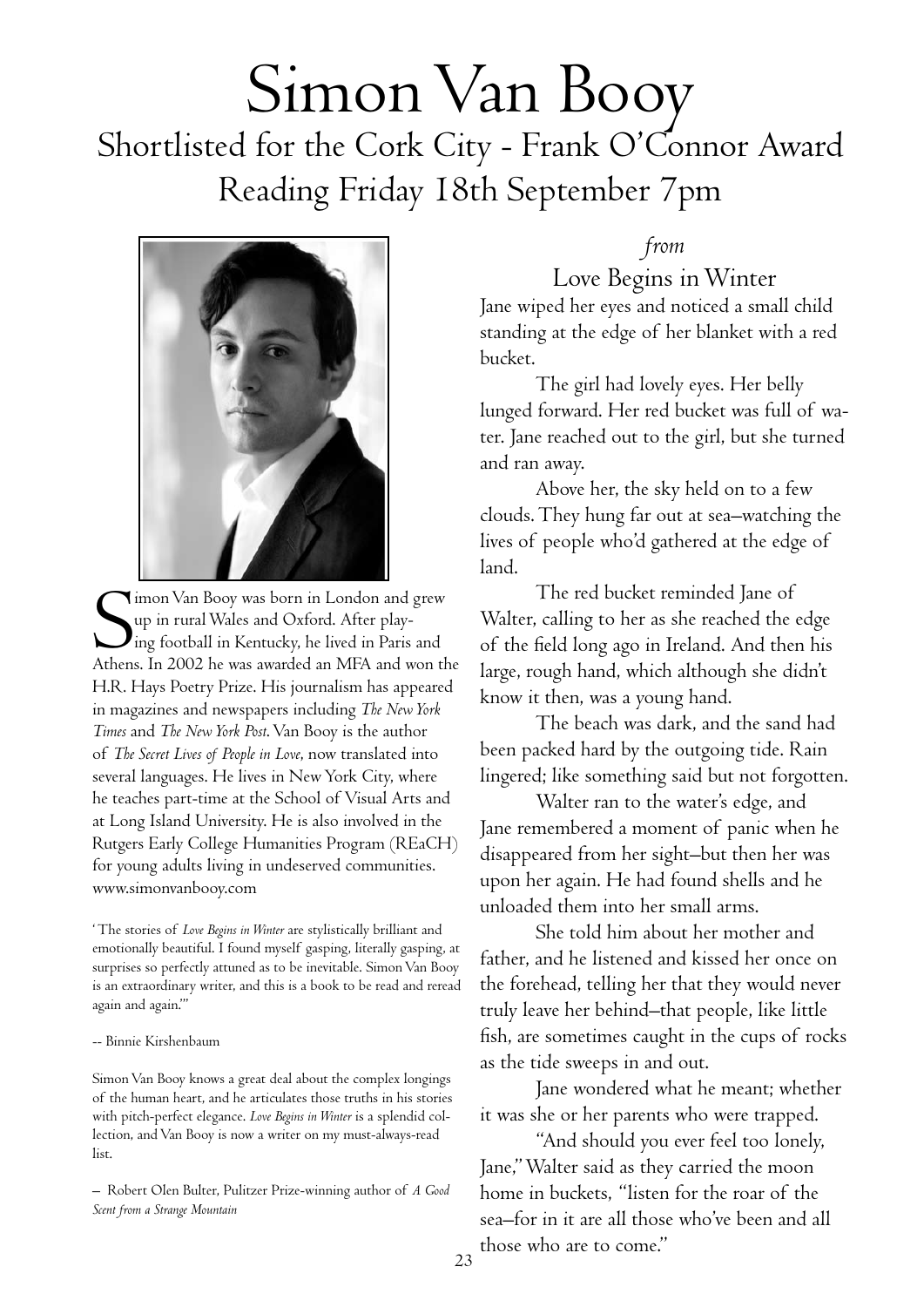### *extract from* Interview with Simon Van Booy, author of *The Secret Lives of People in Love* by Nancy L. Horner

#### http://estellabooks.blogspot.com/2007/08/interview-simonvan-booy.html

 The first time I spoke to Simon Van Booy by phone, he told me about his youth in rural Wales. "I grew up around sheep," he said. "Always sheep; lots of sheep." The second time, I gave him very bad directions to the Barnes & Noble on Washtenaw Avenue in Ann Arbor, Michigan. The third time we spoke, he said, "I am now completely lost." As it turned out, Simon was able to see the "real" Ann Arbor, the part with character, the funky and beautiful downtown area, thanks to my terrible directions and the emergency assistance of a spouse with a talent for navigation.

 Simon parked on Main Street and we met at Main and Liberty, in front of one of the many Starbucks coffee shops, to introduce ourselves. He wore a white shirt with thin stripes, a pink striped tie, a navy blue blazer and a black cap with black frame glasses. Tendrils of dark hair escaped below his cap. Turning a circle, Simon suggested we go to the Greek place, The Parthenon, for coffee. He pointed out the statue in the window of our booth. "This is perfect," he said, removing his cap.

 Simon ordered coffee for himself, a Perrier for me. "The Greek make the best coffee. When you get to the bottom there are coffee grounds. It's very strong," he said. His coffee arrived in a tiny cup, liquid sloshing onto the saucer. The waitress apologized and Simon warned her that he would probably pick up the saucer and drink it. He loves his Greek coffee. He ordered moussaka and dolmades, and when they arrived he pushed a plate toward me. "This is for you," he said. "I'm always mothering people. He split both dishes with me. When my Perrier glass ran low, he picked up the bottle and refilled my cup.

 Simon chattered a mile a minute. He's easy to talk to and, as expected, has a big heart. I asked him if he's always written. "Always, always," he said. "I feel car sick if I don't."

 He told me his grandfather was the news agent for Dylan Thomas, that when he returned for his grandmother's funeral in Wales, he closed his eyes as the funeral procession passed by so that his memory of home wouldn't be replaced.

 Simon has lived in a number of interesting places and spoke so rapidly that I couldn't seem to get down the order of where he lived and when. He's lived in Oxford and London, Kentucky, Paris, Athens, and now New York City. His smile is shiny and white, "not a very British" smile, because he was in an accident, his teeth knocked out and replaced.

 He told me that Athens is dangerous because it's home to many refugees. "They carry guns," he said. "I was robbed in Athens at gunpoint. It was midnight and I took a different path from my usual route, through a park. They held a gun to me and patted me down, stripped me of everything they considered valuable. I don't know if the gun had bullets, but the man who took my wallet came back. After the man who held the gun on me left, he came back and gave me the picture of my girlfriend from my wallet." Simon patted his heart and said he wondered what that man's story was. He must have had some great love to have understood, to care to bring back that photo.

 I asked him about the story, "Little Birds", the first story in *The Secret Lives of People in Love* and one of my favorites.

"I did," I said. "And, I wondered about the child. Did he have a name?"

"He was nameless," Simon explained. I told him I thought so. I didn't remember seeing a name, just "peanut". The story adoptive father Michel has told his child about how he was found in a subway station is elaborate but, I asked, was it fabricated by Michel?

 Simon told me that I'd gotten it right. The story Michel told his little peanut is wild enough for other people to see it's impossible; it can't be true. And, yet, the boy is so firmly convinced that when the train stops at the subway station where Michel says he was found, he "remembers" the station. Michel has planted a beautiful history in the mind of the child. "What matters," Simon told me, "is that he has so much love for this child, not where he came from." Simon mentioned that one of his reviewers commented upon the fact that all the children in his stories are loved and cared for. I nodded. Maybe that's one reason that each of the stories -- in spite of the fact that they often involve pain and loss -- retain an aura of hope.

 I asked him if his characters are based on reality. The Russian shoemaker, he said, is real. He fixes Simon's shoes; he lives in New York.

 I asked if *The Secret Lives of People in Love* is his first book. He took my copy and opened it up. It's his second book, he said, but see . . . the first was absorbed into the second.

 But he's widely published, I added, in major magazines. "I've sold every story I've ever written," he told me. "But, for every sale I've had 76 rejections."

#### "You keep track?"

"Yes." Simon told me that number may not be precise, but it's close.

 I ask him how he ended up living in so many wonderful places. He replied that people ask him to come live in their country and write about it. "For some reason I'm dear friends with several diplomats," Simon told me. "I would love to travel to different countries, meet locals, and then write about their triumph and tragedy. Of course, this requires knowing some language, so I plan a year or two in advance and then study the language. . . . I also love strange food and will wear anything." He has a story he wants to set in Wales and he plans to move back to Wales, at some point, so he can write the story, but "won't be leaving New York any time soon."

 The weekend before we met, Simon acquired an agent because the L.A. Times wrote a spectacular review that garnered his book a lot of attention. Having an agent, he said, could get him some exposure. Since the review, he had spoken to people about movie rights. He said he was thrilled and surprised that such a great review came from California, that he was pleased to know they actually read and it's not all just movies and breast implants. He told me silicone breast implants make great paperweights and we both laughed at the thought of someone explaining a breast implant holding down papers on a crowded desk.

#### Simon's favorites:

*Dubliners* by James Joyce, the complete works of Flannery O'Connor, the complete works of Emily Dickinson, *The Jakarta Tale*s, Poems of Philip Larkin, *Marcovaldo* by Italo Calvino, *The Gift* by Hafiz, *Wings of Courage* by George Sand (retold by Barbara Wersba), everything by Rilke, *Death in Venice* by Thomas Mann, the complete works of Shakespeare and all of Marcel Proust.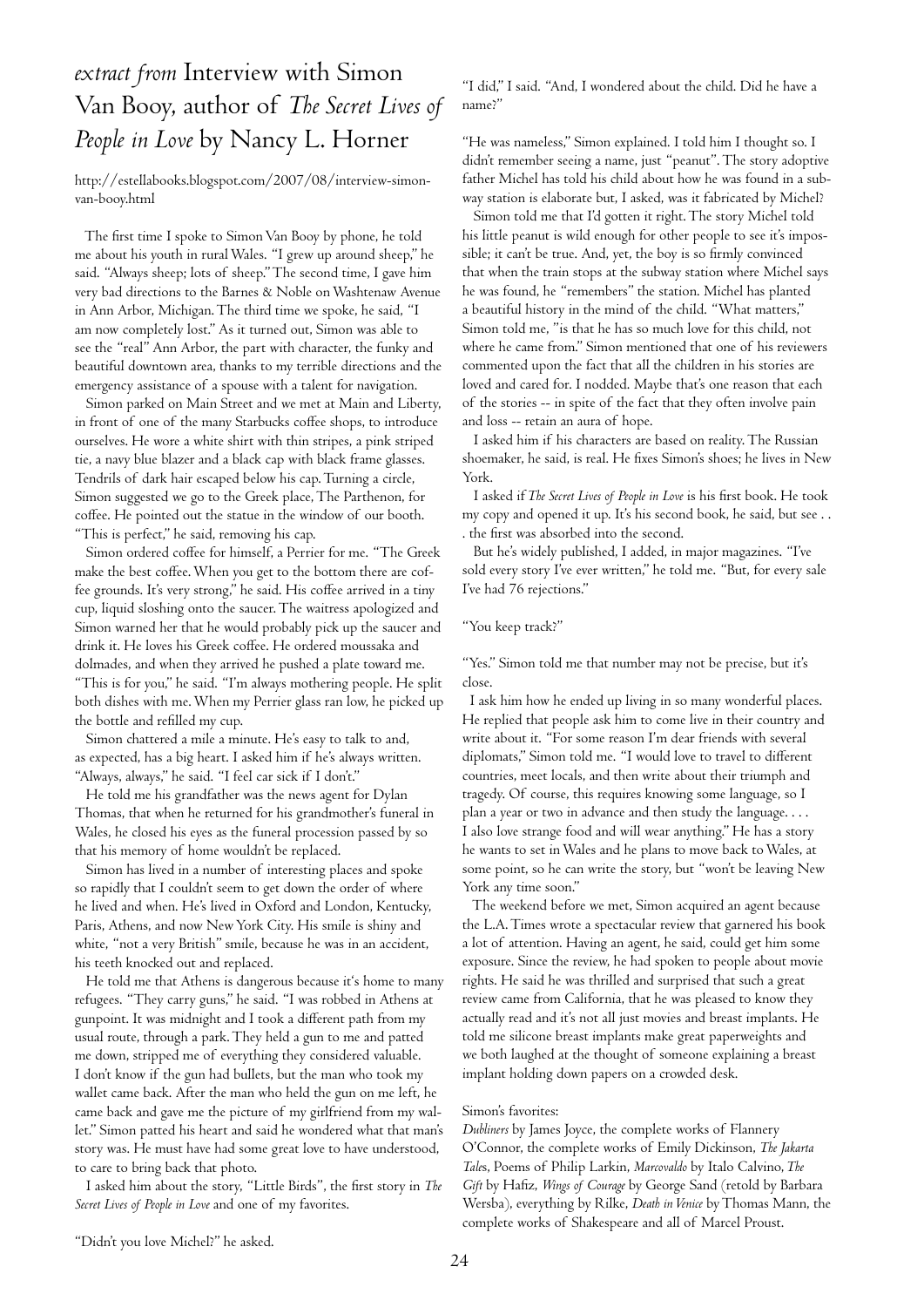# Festival Club

Wednesday to Saturday 16th - 19th September from 10pm onwards. In the Hayloft, upstairs at the Long Valley bar on Winthrop Street. Each evening live music with some of Cork's best musicians and songsmiths and readings too by emerging authors.



# Reading Friday 11.00pm

 Born in Cork in 1961, **Kevin Doyle** attended University College Cork graduating in chemistry. After a period working in New York he returned to A short story writer since the mid90s, he has been published in a wide range of literary journals in Ireland including *Cúirt, Stinging Fly* and *Southword*. His stories have also appeared in a number of anthologies including the acclaimed Irish Writers Against The War. Short-listed for the Ian St James International Award in its penultimate year he came runner-up. Also selected in 2000, 2001 and 2004 to appear at the Frank O'Connor International Festival of the Short Story, his stories have been described as 'terse and original'. In 2006 he was shortlisted for Listowel Writers Week's Best Original Full Length Play and is currently in the process of revising this work about the Irish revolutionary Captain Jack White.

 As well as being a creative writer, Kevin Doyle has written extensively about Irish and radical politics in the alternative press and on theIndymedia news network. He is the author of the pamphlet *Parliament or Democracy?* and his interview with Noam Chomsky is republished in the recent *Chomsky On Anarchism*.

 He teaches creative writing occasionally and has participated in a number of projects for Cork City Council and Cork City Library. www.kevindoyle.ie



# Reading Thursday 10.45pm

A graduate of UCC and a native of Macroom **Madeleine D'arcy** worked as a criminal law solicitor and as a legal editor in London before returning to Cork in 1999 with her husband and son. She began writing in 2005 after attending workshops with Claire Keegan. She has been shortlisted in several short story competitions and one of her stories has been published in the Sunday Tribune's *New Irish Writing* in 2009. She is also working on a novel.

### Reading Saturday 11.00pm

Jon Boilard (see page 2)

### Performing musicians:

Wednesday: Hank Wedel Thursday: Marja Gaynor and Eileen Healy Friday: Fintan Lucy Saturday: Perry Wild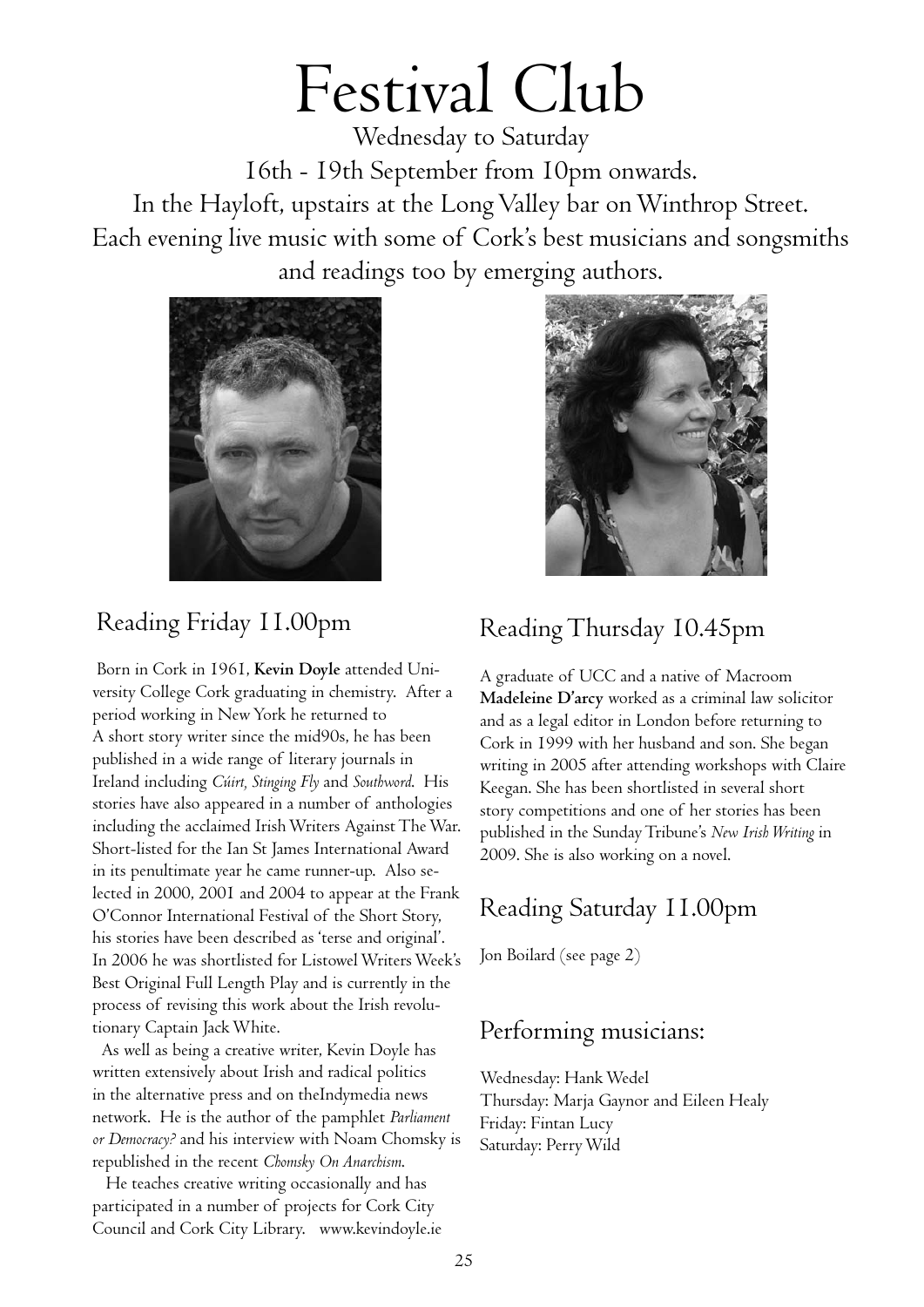*"Towns and cities have a mental age of their own. The mental age limit defines the period after which a young man or woman of talent ought to pack his bags and get out. I don't know exactly how you judge the mental age of a town, but one way is by its bookshops and libraries, art galleries and theatres and concerts.*

*I have a feeling that, at one time, Cork, for a short time at least, during the reign of Cormac McCarthy, was a real European capital. It has ceased to be that and the problem now is how it's going to recreate a life for itself, a life in which a man can live completely from the cradle to the grave; that I think is a problem not only for Cork, but for the whole of Western European Civilisation. Life has to start flowing back into the smaller places. Metropolis ended with Hiroshima. People have got to start living a much less specialised form of life, a much more a community form of life and my feeling about this city is... either people make a success of it or Western Europe is finished."*

### **Frank O'Connor speaking to the BBC in 1961**



Grant Aided by

**Comhairle Cathrach Chorcaí**

# **Proudly working to create a city life without limits!**

Cork City Council, through its sponsorship of the Arts; its funding of the Cork City-Frank O'Connor Award, the Frank O'Connor International Short Story Festival and the other activities of the Munster Literature Centre is working to create a life without limits, to ensure that men and women can develop to their fullest creative and intellectual extent; so that they are never obliged to leave their home city to fulfil themselves. Cork City Council works to raise the quality of city life by facilitating access to the Arts for all the community.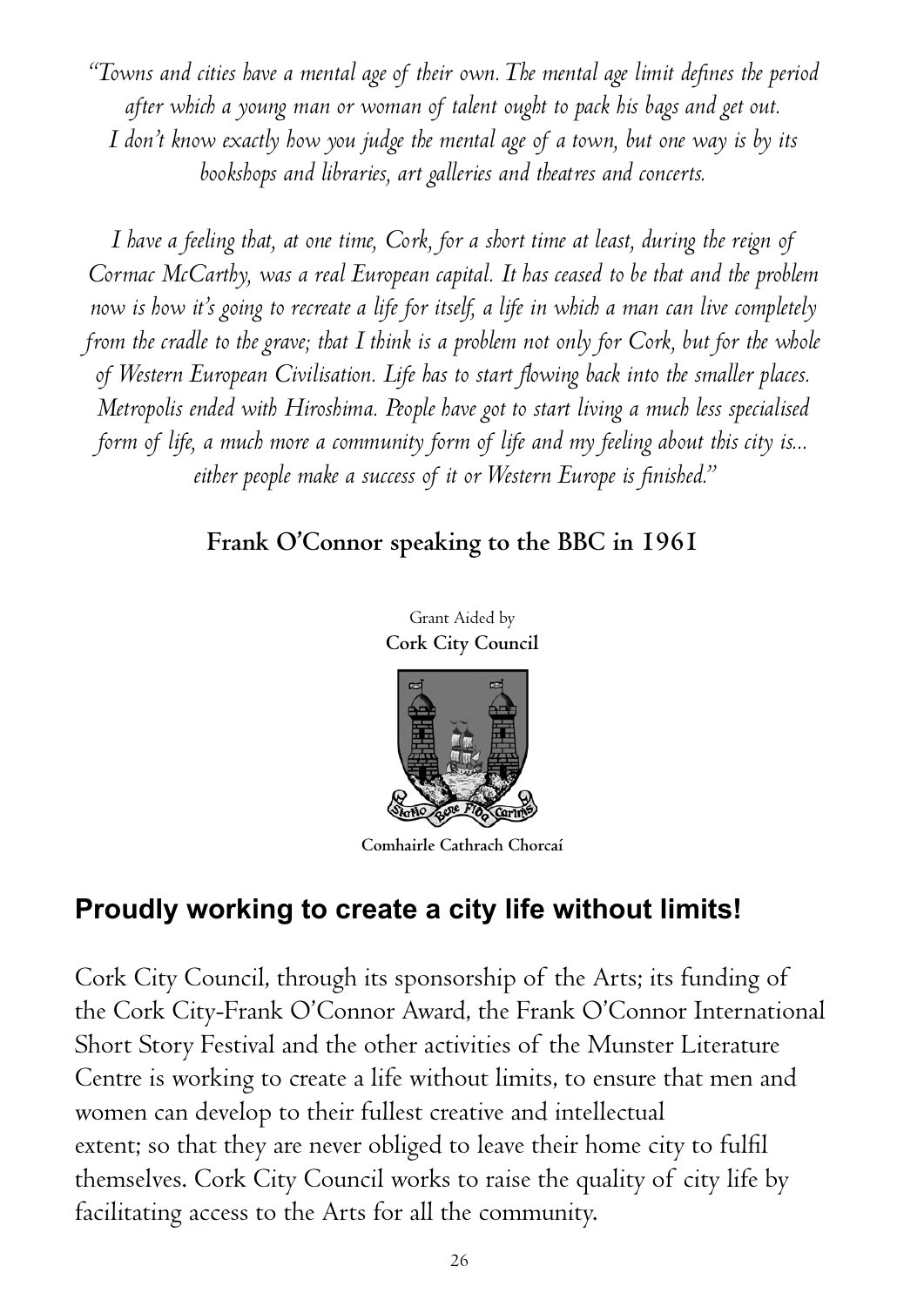

### Take a bow!

The arts really matter to us in Ireland; they are a big part of people's lives, the country's single most popular pursuit. Our artists interpret our past, define who we are today, and imagine our future. We can all take pride in the enormous reputation our artists have earned around the world.

The arts play a vital role in our economy, and smart investment of taxpayers' money in the arts is repaid many times over. The dividends come in the form of a high value, creative economy driven by a flexible, educated, innovative work force, and in a cultural tourism industry worth €5 billion a year.

The Arts Council is the Irish Government agency for funding and developing the arts. Arts Council funding from the taxpayer, through the Department of Arts, Sport and Tourism, for 2009 is €75 million, that's about a1 euro a week for every household.

So, when you next turn the pages of a great book or hear a poem that inspires you or attend an enthralling reading, don't forget the role you played and take a bow yourself! Find out what's on at

# www.events.artscouncil.ie

You can find out more about the arts here:

# www.artscouncil.ie